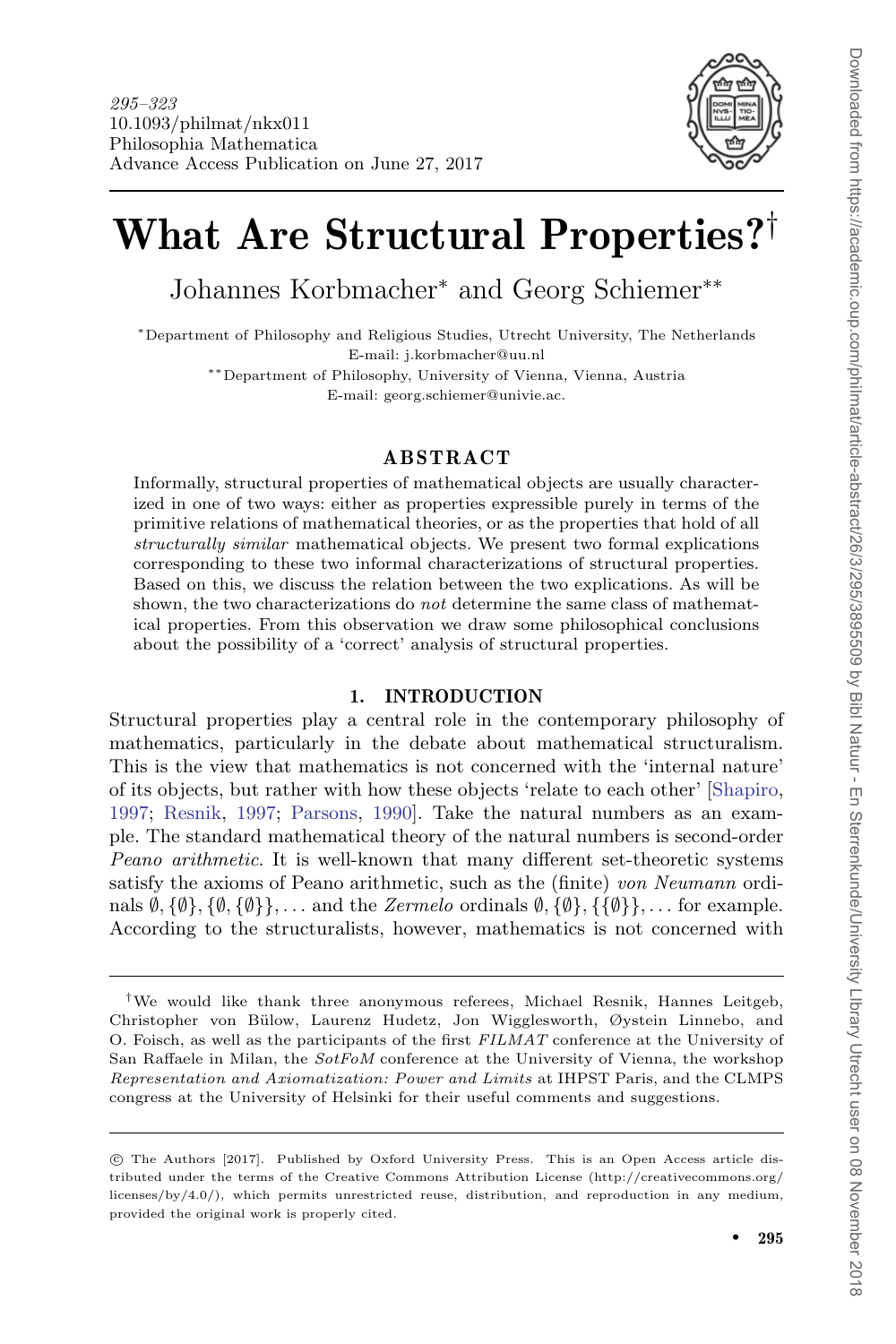the concrete set-theoretic structure of these models — second-order Peano arithmetic does not describe the numbers as specific sets. Rather, arithmetic describes how the numbers add up, how they can be divided, and so on it describes the structure that the set-theoretic systems satisfying the theory have in common. In other words, according to structuralism, mathematics is concerned with the structural properties of its objects.

Despite the importance of structural properties for mathematical structuralism, there appears to be no formal explication of the concept in the literature. Informally, structuralists usually characterize structural properties of objects in a mathematical system in one of two ways: (i) as properties definable from the primitive relations of a given system, or (ii) as properties of objects that are shared by structurally similar systems. Compare, for instance, Shapiro on the first approach in his account of non-eliminative structuralism:

Define a property to be 'structural' if it can be defined in terms of the relations of a given structure. [\[Shapiro,](#page-27-0) [2008,](#page-27-0) p.  $286$ ]<sup>1</sup>

The central idea here is that structural properties are precisely the properties that are definable in the language of a mathematical theory. The second approach, in contrast, is based on the notion of structural invariance or abstraction. Compare Linnebo on this account, again in the context of non-eliminative structuralism:

A structural property can now be characterized as a property that can be arrived at through this process of abstraction, or, equivalently, a property that is shared by every system that instantiates the structure in question. [\[Linnebo](#page-27-0), [2008](#page-27-0), p. 64]

The main idea here is to specify structural properties of objects based on an act of abstraction from isomorphic systems: a property of objects in a system counts as structural if it also holds of all corresponding objects in isomorphic systems. So far, however, little work has been done to make these two approaches formally precise.<sup>2</sup>

In this paper, we aim to remedy this situation. We will present two formal explications of structural properties corresponding to the two informal characterizations above. We will call them the definability account and the invariance account of structural properties respectively. A central point to be made here is that each of these two accounts comes in two versions based on two ways of

<sup>&</sup>lt;sup>1</sup>It should be noted here that in Shapiro's account, the mathematical entities considered here are not concrete objects in model-theoretic systems, but 'places' in ante rem structures. Compare also [\[Shapiro](#page-27-0), [2006](#page-27-0)] for a more detailed philosophical discussion of the notion of structural properties.

<sup>2</sup>An important exception is [\[Linnebo and Pettigrew](#page-27-0), [2014](#page-27-0)] which contains a formal discussion of structure-abstraction principles for non-eliminative structuralism and of 'fundamental properties' of positions in such structures.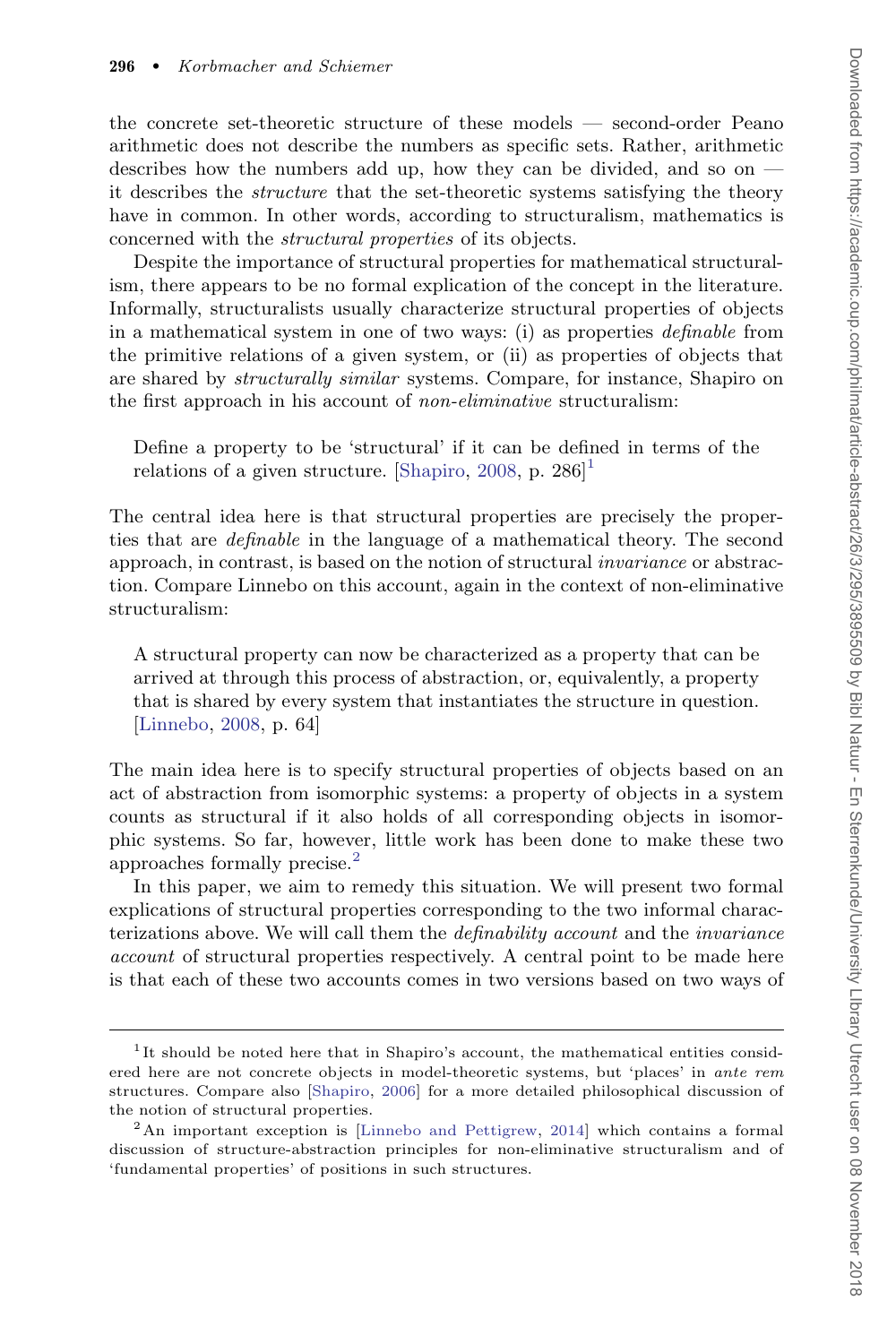representing mathematical entities: (i) a version for structured mathematical systems and (ii) a version for entities conceived as *elements* in such systems. The reason for this bifurcation is that being a structural property means different things in those two contexts. Take the natural numbers as an example again. A natural-number system is a system of objects that satisfies the axioms of second-order Peano arithmetic. Such a system of objects may have additional structure, but in this context all we care about is the structure in virtue of which the system satisfies the theory in question. Intuitively, then, a structural property of a natural-number system is a property the system has or does not have in virtue of this structure.

The elements within a natural-number system, in contrast, are the numbers from the point of view of the system. A structural property of a number, then, is a property that the number has or does not have in virtue of the relevant structure of the system in which it occurs. The properties of a prime number are examples of structural properties in this sense, while the property of being a von Neumann ordinal is a counterexample. Thus, we have two senses of structural properties depending on two different contexts: if we look at structured systems as a whole, we get one sense of structural properties, and if we look at the elements within such structured systems, we get another sense.

Present work on mathematical structuralism focuses mainly on structural properties in the latter sense, that is, on the structural properties of elements in mathematical systems. This holds in particular for recent contributions to non-eliminative structuralism, specifically in the debate on the identity of structurally indiscernible places in pure structures. This discussion focuses on the adequacy of structuralist identity principles formulated in terms of structural properties of such places. The principle in question says that two places in a pure structure count as identical here if they share the same structural properties.<sup>3</sup> In turn, when philosophers discuss structural properties of mathematical systems — for instance in work on *eliminative* or *category-theoretic* structuralism  $\overline{\phantom{a}}$ then usually no connection is made to these other debates.<sup>4</sup>

The present paper wants to bridge these different lines of research in philosophy of mathematics by giving a unified account of the notion. In particular, the first main goal here will be to show that both the invariance account and the definability account can be made to work in a precise sense for both types of mathematical properties, that is, for properties of systems as well as properties of elements in such systems. Our focus will consequently not be on a particular

<sup>&</sup>lt;sup>3</sup> See, for instance, [Keränen, [2001](#page-27-0); [Shapiro](#page-27-0), [2008;](#page-27-0) [Ketland](#page-27-0), [2006;](#page-27-0) [Leitgeb and Ladyman](#page-27-0), [2008\]](#page-27-0). Even though the debate centers around this and related principles of structural indiscernibility, structuralists do not universally accept the principle. Indeed, Leitgeb and Ladyman, among others, reject the principle as a criterion of identity for objects in (ante rem) structures.

<sup>&</sup>lt;sup>4</sup>An important exception to this is [\[Landry and Marquis,](#page-27-0) [2005\]](#page-27-0) where structured systems (such as groups, topological spaces, etc.) are treated as objects within categorystructured systems. See [\[Awodey,](#page-26-0) [1996\]](#page-26-0) for a general account of category-theoretic structuralism.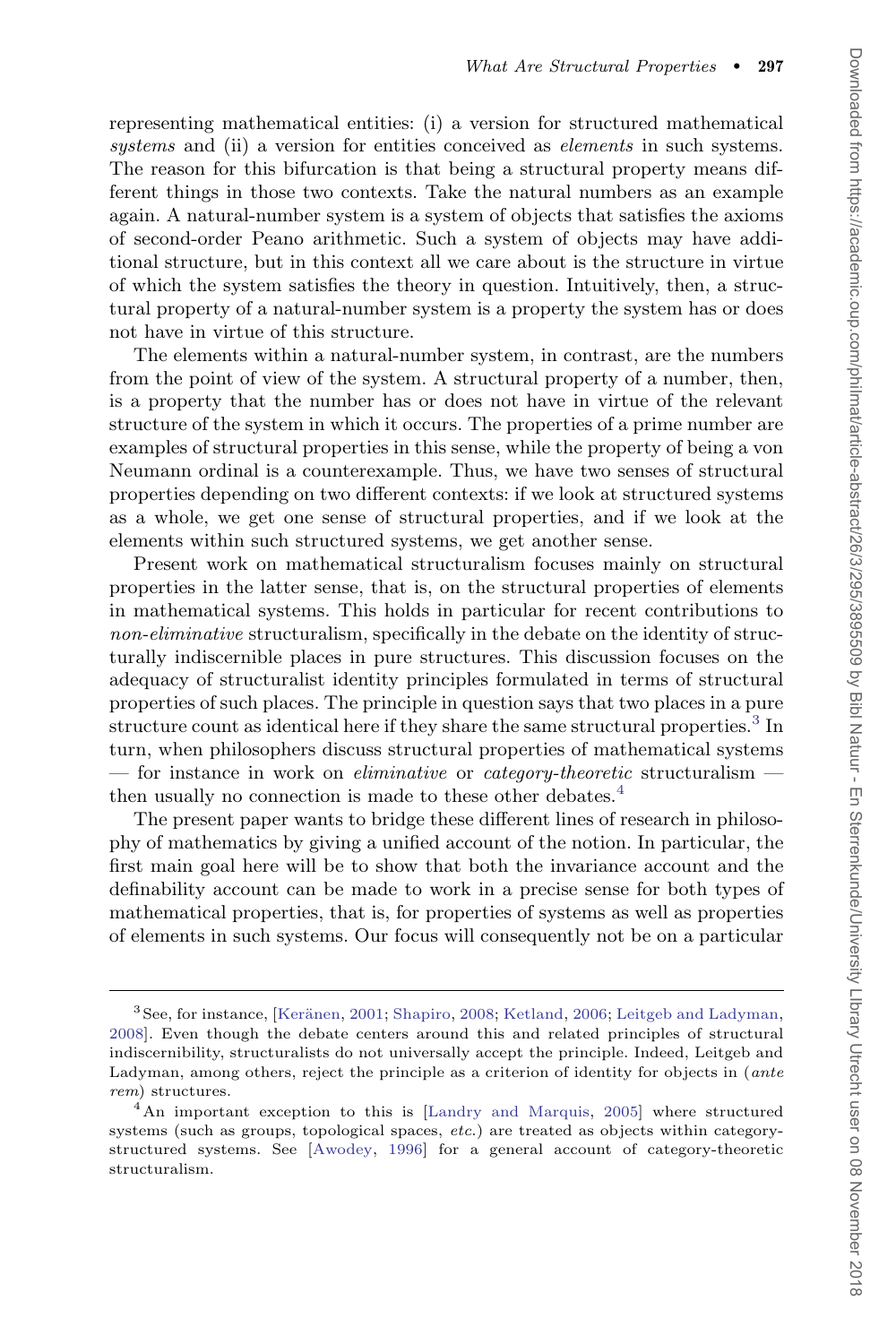<span id="page-3-0"></span>version of mathematical structuralism such as non-eliminative or eliminative structuralism. Neither will we take a stance on standard structuralist claims involving structural properties, such as the identity of structural indiscernibles or the so-called purity thesis, which states that mathematical objects have only structural properties (see [\[Linnebo and Pettigrew,](#page-27-0) [2014\]](#page-27-0)). Rather, the aim will be to give a general conceptual and logical analysis of the notion that provides us a better understanding of how structural properties should be used in these philosophical debates.

The second main goal in the paper is to get a clearer understanding of the relation between the invariance-based and the definability-based accounts of structural properties. In particular, we will show that the two accounts do not characterize the same concept. Based on this observation, we propose a tolerant, Carnapian stance with respect to the choice of explication: we argue that neither of the two explications gives us the 'correct' notion of structural properties; instead both accounts have their philosophical and mathematical merits.

The paper will be organized as follows: In Section 2, we will lay the conceptual foundations for the rest of the paper. In particular, we will further explain the distinction between structural properties of systems of mathematical objects and structural properties of elements in such systems. In Section [3,](#page-8-0) we will present a generalized version of the invariance-based account of structural properties. Section [4](#page-14-0) will present the explication of structural properties in terms of their definability in a mathematical language. Section [5](#page-17-0) will then turn to a more general discussion of the conceptual relation between the two approaches. Specifically, we offer a philosophical assessment of the fact that the two accounts do not determine the same pre-theoretical notion of a structural property. Section [6](#page-26-0) will contain a summary and some suggestions for future research.

# **2. MATHEMATICAL OBJECTS AND THEIR PROPERTIES**

As mentioned in the introduction, structural properties will be specified here in accordance with two different ways to represent mathematical objects in particular contexts: (i) as elements in structured systems, and (ii) as the structured systems themselves. When we speak about mathematical entities in the latter sense, we usually refer to them in the context of certain axioms that describe the relevant structure of the system: systems are thus considered as models of these axioms. For instance, when the natural numbers are treated as a structured number system, this system is understood as a model of the axioms of second-order Peano arithmetic. Notice that mathematicians may talk differently about the same system in different contexts: for example, they may treat the natural numbers as a model of Peano arithmetic or as a monoid, i.e., as a system satisfying the monoid axioms. Moreover, such systems can themselves be elements in larger mathematical systems: for example, the natural numbers viewed as a monoid are themselves elements in the system of submonoids of the natural numbers. Thus, how we conceptualize the mathematical objects we talk about is highly context sensitive.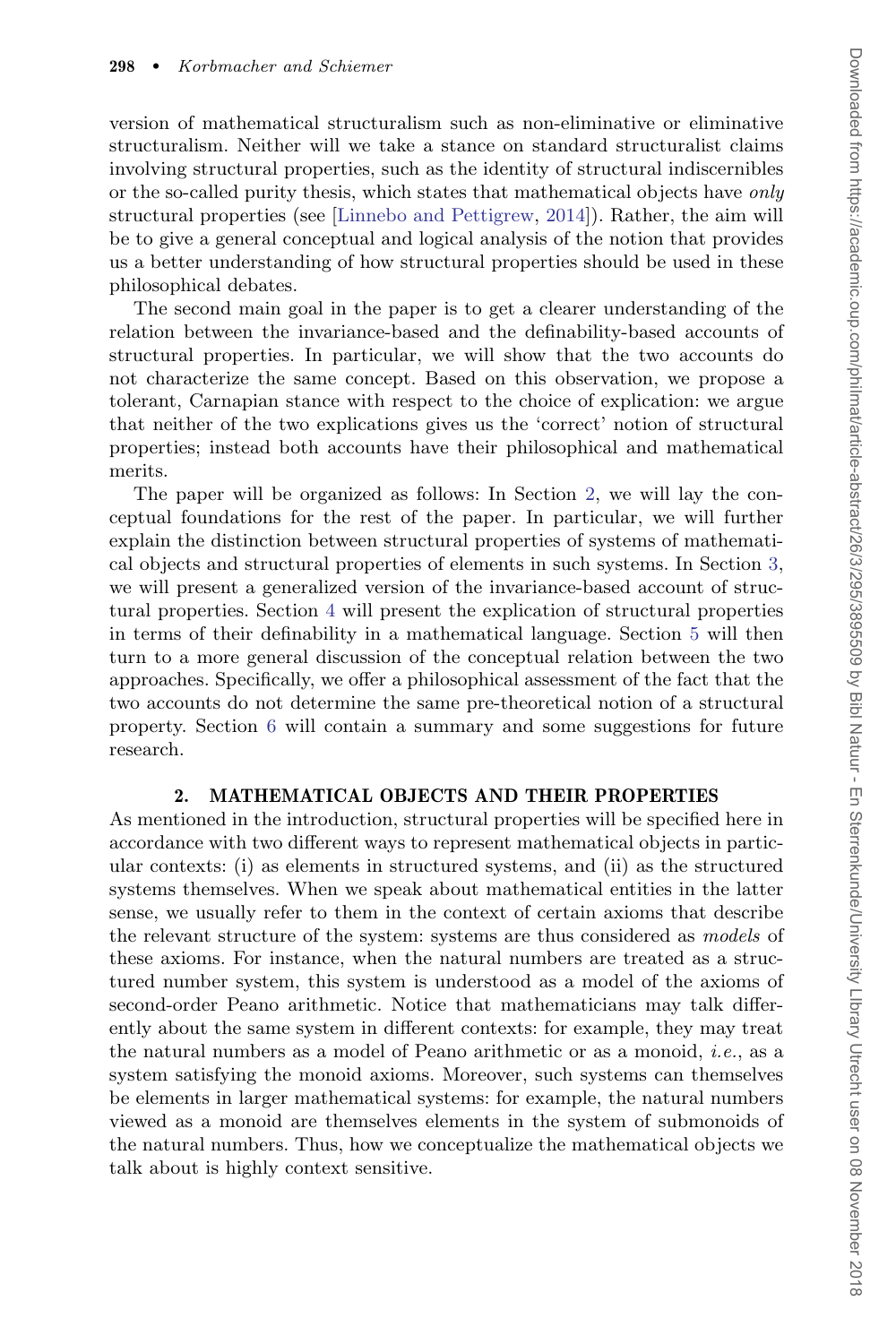In what follows, we will present both ways to think about mathematical entities in a standard model-theoretic setting. Structured systems always belong to a particular mathematical type, for instance the type of groups, graphs, or number systems. A specific type is usually defined by a set of axioms and formulated in an associated language. This is often a first-order language, for instance a first-order language describing abstract groups. Nevertheless, in the remainder of this paper, we will also consider higher-order languages for the description of mathematical systems and their properties. The second-order formulation of Peano arithmetic is a well-known case in point here. In the following account of mathematical types, systems, and objects, we deliberately leave the logical strength of the mathematical languages unspecified for the moment.

If **T** is a type of structured systems of mathematical objects, we denote the associated set of axioms by  $\Lambda_{\mathbf{T}}$  and the language in which these axioms are formulated by  $\mathcal{L}_T$ . Typically, the non-logical vocabulary of such a language contains a set of function symbols  $\mathcal{F}$ , a set of relation symbols  $\mathcal{R}$ , and a set of individual constants  $\mathcal{C}$ . For example, the vocabulary of a (first- or second-order) language  $\mathcal{L}_{PA}$  of Peano arithmetic contains the function symbols  $S, +$ , and  $\cdot$  for the successor function, addition, and multiplication, as well as the individual constant 0 for zero. One can view a structured system canonically as a model of  $\mathcal{L}_{\mathbf{T}}$  which satisfies the axioms  $\Lambda_{\mathbf{T}}$  — *i.e.*, we can view it as a model-theoretic system of the form

$$
\mathcal{M} = \langle D^{\mathcal{M}}, f^{\mathcal{M}}, R^{\mathcal{M}}, c^{\mathcal{M}} : f \in \mathcal{F}, R \in \mathcal{R}, c \in \mathcal{C} \rangle
$$

that consists of a non-empty domain  $D^{\mathcal{M}}$ , a number of functions and relations over the domain that interpret the function and predicate symbols, as well as of a number of distinguished elements that interpret the individual constants of the language such that all of these components behave as  $\Lambda_T$  says. Given this, we can simply view elements of systems as *individuals* in the domain of a modeltheoretic structure. So, if  $N = \langle \mathbb{N}^N, 0^N, S^N \rangle$  is a natural-number system, then an element in  $N$ , *i.e.*, a natural number in the system, is simply an individual number  $n \in \mathbb{N}^N$ .

In this model-theoretic framework, the important notion of structural similarity between systems can be made precise in terms of the notion of isomorphism for models of the relevant language. This relation is defined in the usual way:

**Definition 1 (T-isomorphism).** Two  $\mathcal{L}_T$ -systems  $\mathcal{M}$  and  $\mathcal{N}$  are isomorphic if there exists a bijection  $\lambda : D^{\mathcal{M}} \to D^{\mathcal{N}}$  such that:

- (i)  $\lambda(c^{\mathcal{M}}) = c^{\mathcal{N}}$ , for all individual constants  $c \in \mathcal{L}_{\mathbf{T}}$
- (ii)  $(a_1,\ldots,a_n) \in R^{\mathcal{M}} \Leftrightarrow (\lambda(a_1),\ldots,\lambda(a_n)) \in R^{\mathcal{N}}$ , for all n-ary relation symbols  $R \in \mathcal{L}_{\mathbf{T}}$  and  $a_1, \ldots, a_n \in D^{\mathcal{M}}$ .
- (iii)  $\lambda(f^{\mathcal{M}}(a_1,\ldots,a_n)) = f^{\mathcal{N}}(\lambda(a_1),\ldots,\lambda(a_n)),$  for all n-ary function symbols  $f \in \mathcal{L}_{\mathbf{T}}$  and  $a_1, \ldots, a_n \in D^{\mathcal{M}}$ .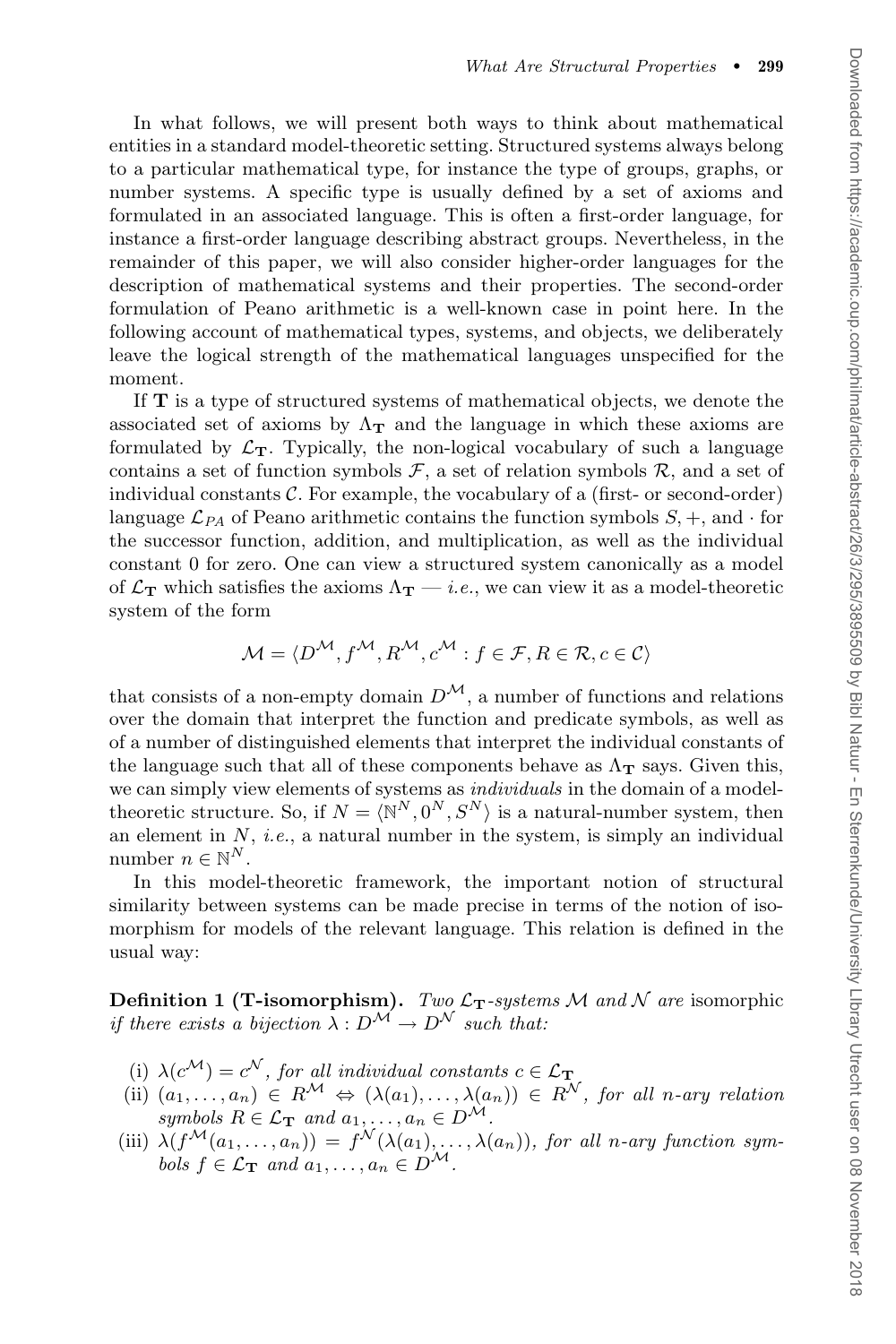We say that two systems  $M$  and  $N$  of type **T** are isomorphic, in symbols  $M \simeq N$ , iff M and N are isomorphic as models of language  $\mathcal{L}_T$ .

We next turn to the properties of mathematical objects. A lot can be said about the nature and existence of properties and philosophical positions on these matters abound.<sup>5</sup> We shall try to remain as neutral as possible on the subject. For the most part, an intuitive understanding of properties suffices: properties are simply those things that we can attribute to or predicate of things. Informally, one usually refers to properties using gerunds of the form 'being . . . ' or 'having . . . '. For technical purposes, we distinguish between properties of elements in systems and properties of systems. For example, the property of being prime is a property of numbers in a number system and the property of having an infinite domain is a property of systems of a certain type. For both elements and systems, we write  $P(x)$  to indicate that the object x has the property P.

In the following, we will treat properties of mathematical systems as classes of such systems. For instance, the property of being a commutative group will be understood here as the class of Abelian groups.<sup>6</sup> In contrast, properties of elements in such systems will be understood (in a Lewisian sense) as functions from systems to sets of elements in these systems. For example, the property of being an even number will be treated as a function that maps to each number system satisfying second-order PA the set of even numbers in its domain.<sup>7</sup> Mathematical properties of both types can thus be expressed more formally in the following way:

# **Definition 2 (Mathematical Properties).**

- (1) A property P of **T**-systems is the class  $\{S \in \mathbf{T} \mid P(S)\}\$  of all and only the systems of type **T** that have the property P.
- (2) Let P be a property of elements of **T**-systems. The local extension of P in a system S is the class  $\epsilon_S P = \{x \in \mathcal{D}^S \mid P(x)\}\$  of all and only those things in the domain of S that have the property. Property  $P$  is the function  $\iota$ P :  $S \mapsto \epsilon_{\mathcal{S}}$ P that assigns to every system S of type **T** the local extension  $\epsilon_{\mathcal{S}}$ P of P in system  $\mathcal{S}^8$ .

Given this account, three points should be noted here. First, since most types of mathematical systems  $(e.g., the type of Abelian groups)$  are not sets but,

<sup>&</sup>lt;sup>5</sup>For an overview see, for instance, [\[Oliver,](#page-27-0) [1996](#page-27-0)].

<sup>&</sup>lt;sup>6</sup> Strictly speaking, extensions of mathematical properties so construed are often *proper* classes. An axiomatic class theory such as von Neumann-Bernays-Gödel set theory (NBG) would therefore be a suitable theoretical framework to express the present account of mathematical properties more formally.

<sup>7</sup>This functional account of mathematical properties essentially conforms with Lewis's [\[1986](#page-27-0)] possible-worlds approach to properties.

<sup>8</sup> In the remainder of the paper, we will also use the following notation to speak about the local extensions of properties of elements in particular systems: if  $M$  is a mathematical system,  $d \in D$  an object in this system, and P a property, then we also write  $P_M(d)$  to say that  $d$  is in the extension of P in  $\mathcal{M}$ .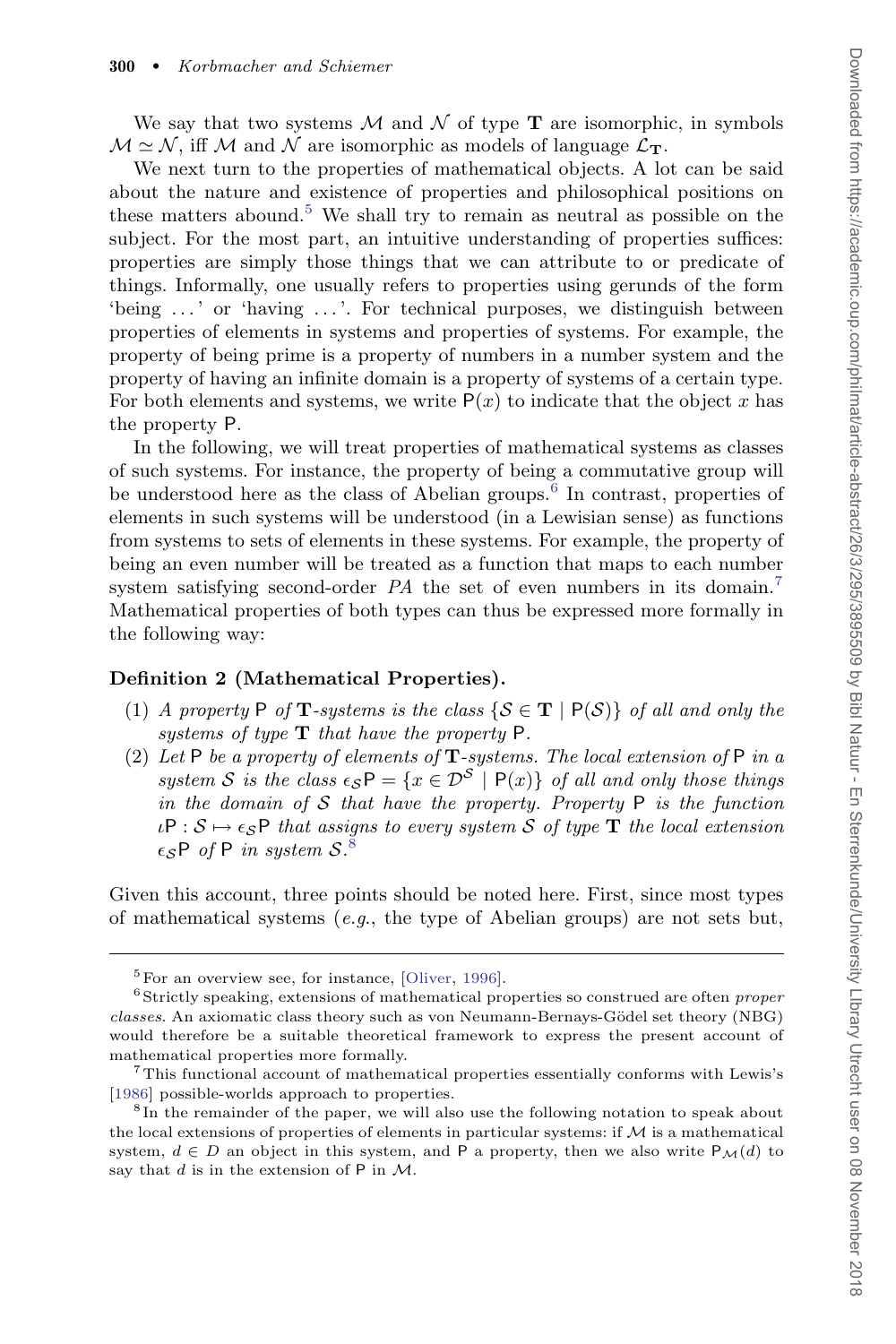strictly speaking, proper classes, it follows that the mathematical properties of elements in such systems, if understood in the above sense, cannot be presented by set-theoretic functions. Instead, they have to be thought of as proper-classsized functions, *i.e.*, as functions between proper classes.<sup>9</sup>

Second, given the present account, one can think of a mathematical property of elements as being instantiated in different systems of a given type. Consider again of the property of being even in the context of number systems: this number-theoretic property is understood here as a function from systems satisfying second-order PA to particular number sets, namely the sets of even numbers in the particular model considered. As will be shown in the next section, these local extensions of the property can differ from system to system. For instance, given two different set-theoretic models of PA, the one based on the von Neumann construction of the natural numbers and the other on Zermelo's construction of the natural numbers, the respective sets of even numbers will clearly be distinct. Nevertheless, the present account allows us to treat these local extensions as belonging to the general arithmetical property that can be instantiated in all of these systems. This functional understanding of properties of elements is clearly motivated by a structuralist account of mathematics. In particular, a structuralist would think of 'being even' as a general number-theoretic property that is independent of any particular system satisfying the theory.<sup>10</sup>

Finally, following Quine's famous dictum of 'no entity without identity', the present account of mathematical properties also calls for a specification of their identity conditions. When should we be committed to saying that two mathematical properties are identical? The philosophical literature on properties discusses a number of possible criteria of property individuation suitable for this task. Generally speaking, one can think of these identity criteria as laws of the following form:

For all properties P and Q:  $P = Q$  iff  $C(P, Q)$ ,

where  $\mathcal{C}(P, Q)$  is a condition, usually expressed in the form of an equivalence relation between the properties P and Q. If we restrict our attention to the case

<sup>&</sup>lt;sup>9</sup>The notion of classes is treated informally in standard set theory; that is, classes are not described by the axioms of (first-order) ZF, but treated as definable predicates in the language of set theory. A proper-class-sized function  $F$  can also be dealt with in  $ZF$ by representing it as a first-order definable formula of the form  $\Phi(x, y)$  such that  $\Phi(x, y)$ holds in V if and only if  $F(x) = y$ , where by V we mean the cumulative von Neumann hierarchy of sets. Proper-class-sized functions can also be characterized more explicitly in an axiomatic class theory such as NBG or Morse-Kelley set theory. Compare [\[Jech,](#page-27-0) [2002](#page-27-0), pp. 5–6] for details. We would like to thank an anonymous reviewer for emphasizing this point in his report.

 $10$  From the perspective of non-eliminative structuralism, it is tempting to say that such general mathematical properties hold primarily of pure positions in abstract structures. Since these structures can be exemplified by more concrete systems, it follows that the properties also apply to elements in systems that instantiate these pure positions. In the present paper, we choose to treat mathematical properties of elements functionally instead of adopting such a non-eliminative account of structures.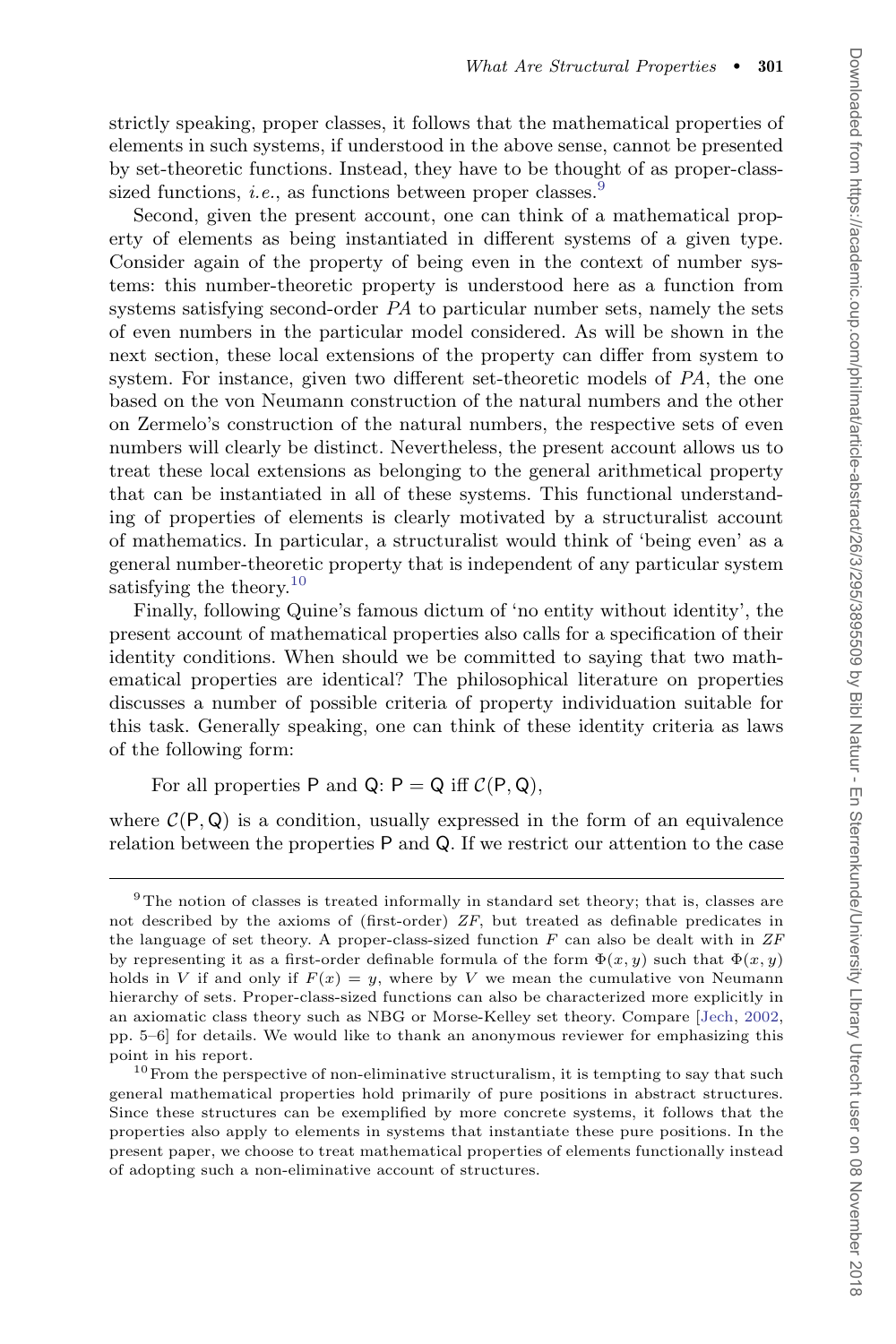of properties of elements in systems, one natural approach would be to specify identity in terms of co-extensionality in all systems:

For all properties P and Q of objects in systems of type  $T: P = Q$  iff for all systems S of **T** and for all objects  $x \in \mathcal{D}^{\mathcal{S}}$ :  $\{x \in \mathcal{D}^{\mathcal{S}} \mid P(x)\} = \{x \in$  $\mathcal{D}^{\mathcal{S}}$  | Q(x) }.

For most applications discussed in the following, this identity criterion will be adequate. However, one might argue that it is still too coarse-grained for the individuation of mathematical properties. In particular, given the functional account of properties outlined above, one will be forced to identify properties that are intuitively distinct. Consider again of the case of arithmetic: the properties of 'being the square of 2' and of 'being the fourth successor of 0' will turn out as identical according to the above criterion since they share the same extension in every system satisfying PA.

Given these reasons, one might consider other, so-called *hyperintensional* identity criteria for mathematical properties. These criteria are finer-grained than co-extensiveness in all systems. Recent work on the metaphysics of properties has focused on different versions of structured-property theories. Very roughly, properties so conceived are either primitive or equipped with some internal propositional structure. The identity of complex properties is then determined by reference to this internal structural composition.<sup>11</sup> We will not be able to discuss such hyperintensional identity criteria and their possible relevance in the context of mathematical properties any further here. Instead, we simply acknowledge the fact that thinking about identity of mathematical properties in terms of co-extensiveness can lead to problematic results. A more definitive theory of identity conditions for mathematical properties will have to be developed elsewhere.

Given this general model-theoretic picture of mathematical systems, objects, and their properties, when do mathematical properties qualify as structural? Intuitively, a structural property is a property a mathematical object has in virtue of or because of its structure. As should be clear, this means different things for systems and elements of such systems: a structural property of a system is a property the system has because of its internal structure  $-$  it tells us something about the structural composition of the system. In the case of elements in structured systems, in turn, structural properties are properties that express information about the role of the elements in the overall structure of the system. Put differently, these are properties a particular element has because of its *contextual* structure, *i.e.*, the relations in which it stands with the other

 $11$  See, for instance, [\[Menzel](#page-27-0), [1993\]](#page-27-0) for an algebraic approach and [\[King](#page-27-0), [2007](#page-27-0)] for a 'quasi-syntactic' approach to structured properties. The conception of quasi-syntactically structured properties in the context of mathematical properties can already be found in [\[Lewis](#page-27-0), [1986,](#page-27-0) pp. 56–58].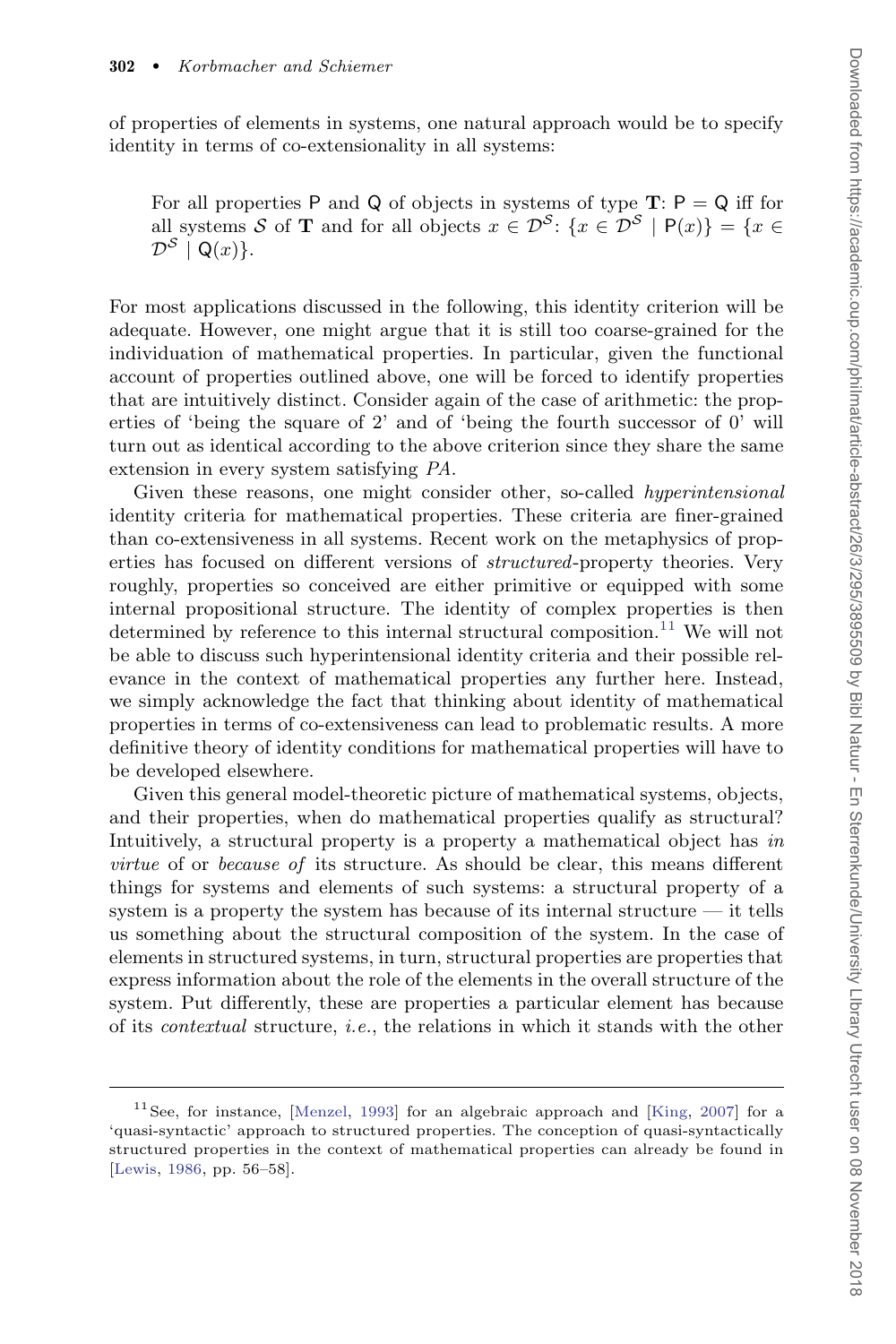<span id="page-8-0"></span>elements of the system it belongs to.<sup>12</sup> The aim in the next two sections will be to see how these two informal ways of thinking about structural properties can be made formally precise in terms of the notions of invariance and definability.

#### **3. THE INVARIANCE ACCOUNT**

One way to specify structural properties is based on the notion of invariance under structure-preserving transformations. This notion has a long mathematical history, tracing back to nineteenth-century work in algebra and algebraic geometry. The first attempt to define the notion of structural properties explicitly in terms of invariance can be found in Carnap's early work on axiomatics. In his manuscript Untersuchungen zur allgemeinen Axiomatik, Carnap gives us the following definition:

**Definition 1.7.1** The property  $fP$  of relations is called a 'structural property' if, in case it applies to a relation  $P$ , it also applies to any other relation isomorphic to  $P$ . To say that  $fP$  is a structural property is expressed in a formula as follows:  $(P,Q)[(fP\&Ism(Q, P)) \rightarrow fQ].$ The structural properties are so to speak the invariants under isomorphic transformation. They are of central importance for axiomatics. [\[Carnap,](#page-27-0) [2000](#page-27-0), p. 74]

Carnap defines structural properties of relations here as those properties that remain invariant under isomorphisms. How can we generalize this invariancebased approach to apply to properties of arbitrary mathematical objects? To address this, it should be emphasized that something Carnap's account does not give us is an understanding of structural properties in terms of more basic or non-structure-related notions. His definition can be taken to rely in one way or another on some primitive structural facts that determine whether two objects count as structurally equivalent or isomorphic. To see this, consider again how the relation of isomorphism for a given class of mathematical objects is usually defined. The 'traditional way' specified in Section [2](#page-3-0) — and already anticipated by Carnap — is by first identifying a set of primitive properties and relations and then to defining two objects as being isomorphic if and only if there is a bijection between them that preserves these primitive properties.<sup>13</sup>

Carnap's definition is thus based conceptually on a prior axiomatic stipulation of certain facts that are taken as our basis for speaking about structure and structural invariance. What the above definition does is that it extends these axiomatically specified properties to arbitrary properties. This said, it is

<sup>12</sup>Examples of such properties can be traced back to Benacerraf's famous paper 'What number could not be' from 1965: 'Being prime' or 'being even' are structural properties of individual natural numbers whereas 'being a specific Zermelo number' is not.

<sup>&</sup>lt;sup>13</sup>Take groups as a concrete example. A *group isomorphism* between groups G and  $G'$ is a bijective function from  $\mathbb{G}$  to  $\mathbb{G}'$ , such that  $g \circ^G h = j$  iff  $f(g) \circ^{G'} f(h) = f(j)$ . Thus, the relevant primitive property is having a group operation ◦. A group isomorphism is a bijection that preserves this property.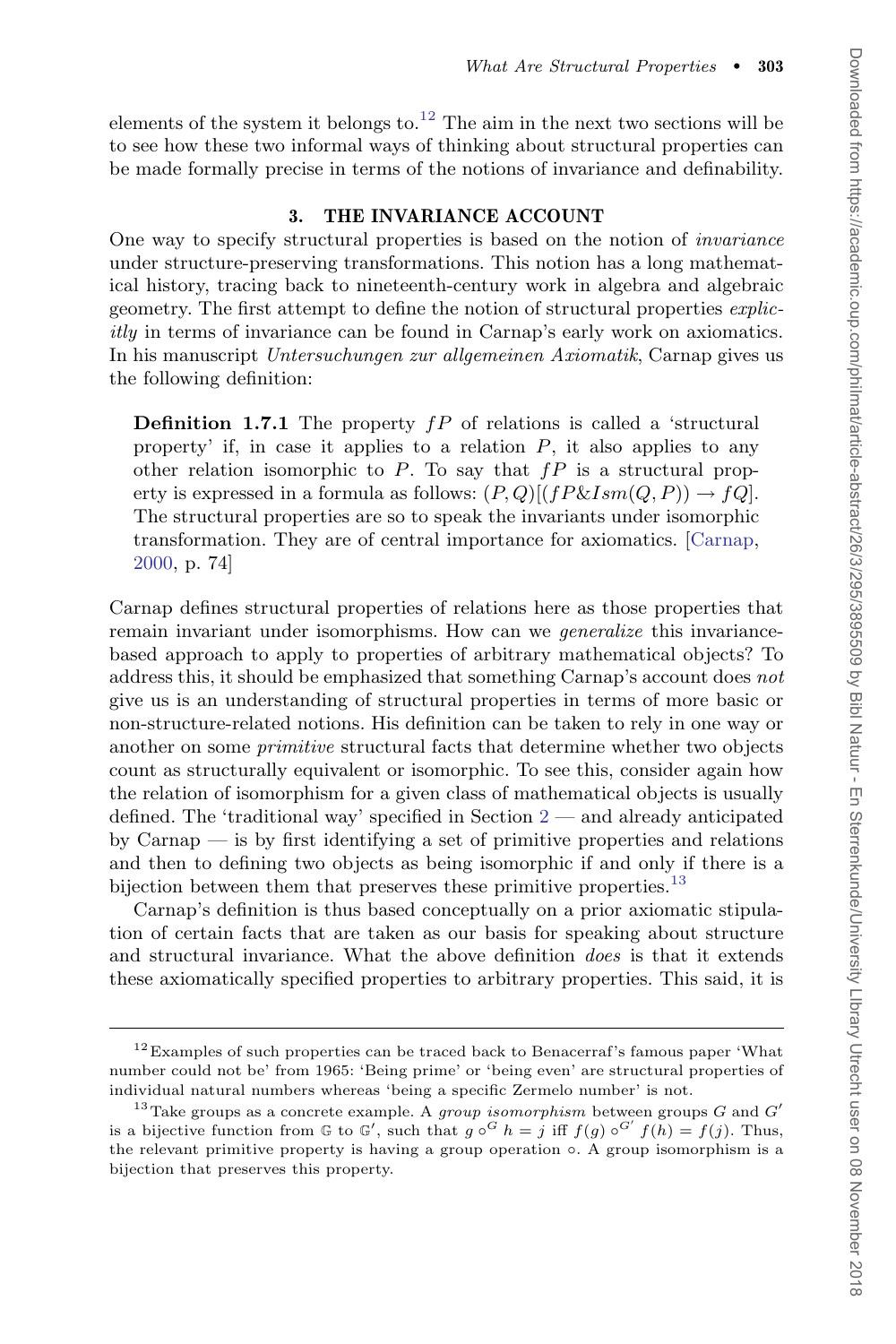explicitly left open how we identify the primitive properties of mathematical objects in the first place. Moreover, these properties clearly differ for different classes of mathematical objects. For instance, an object  $N$  is isomorphic to the natural numbers  $\mathbb N$  iff there is a bijection from  $\mathbb N$  to  $N$  that preserves the successor function and the distinguished object  $0 \in \mathbb{N}$ . Similarly, an object R is isomorphic to the reals  $\mathbb R$  iff there is a bijection from  $\mathbb R$  to R that preserves the distinguished objects  $0 \in \mathbb{R}$  and  $1 \in \mathbb{R}$ , the addition function +, the multiplication function  $\cdot$ , and the order  $\leq$  of the reals. Thus, for different kinds of mathematical objects we have different kinds of axiomatically defined constitutive properties.

Based on these considerations, we can outline a modernized account of Carnap's definition of structural properties. Specifically, we will assume that a definition has to be relativized to a particular type of mathematical objects. As mentioned above, this type comes with a distinguished 'structural vocabulary', i.e., a set of primitive terms in the formal language of the theory. The explication of structural properties of structured objects or systems of a given mathematical type then looks as follows:

**Explication 1.** A property P is a structural property of systems of type **T** iff

 $\forall S, S' \in \mathbf{T} : P(S) \& S \simeq S' \Rightarrow P(S').$ 

Structural properties of systems of a given type are thus properties that remain invariant under the isomorphisms between systems of that type. For instance, being a graph of a certain order or clique number clearly turns out as a structural property of graphs under this condition. Similarly, being an infinite cyclic group turns out as a structural property of groups.  $14$ 

Our discussion of the invariance-based account has so far focused on properties of systems, that is, mathematical objects that already possess some kind of internal structural composition. What about properties of elements in such a system? Interestingly, several analogous definitions of structural properties of individuals in a structured system can be given in terms of invariance conditions. One possible approach here is to restrict attention to the structurepreserving permutations of a given domain in which such objects occur. Let A be a particular model-theoretic system. The objects considered now are the elements in D. Properties of such elements can be treated extensionally as subsets of the system's domain. Given this, a possible invariance condition for such properties is based on the automorphisms of  $A$ , that is, isomorphisms of the form  $f: D \to D$ . Specifically, we can say that a property of elements in

 $14$ An enticing idea in this context would be simply to consider structures as limit cases of structural properties of mathematical systems. For instance, we might understand the natural-number structure as the structural property of being isomorphic to the canonical natural-number system N. We would like to thank a referee for pointing us to this possibility.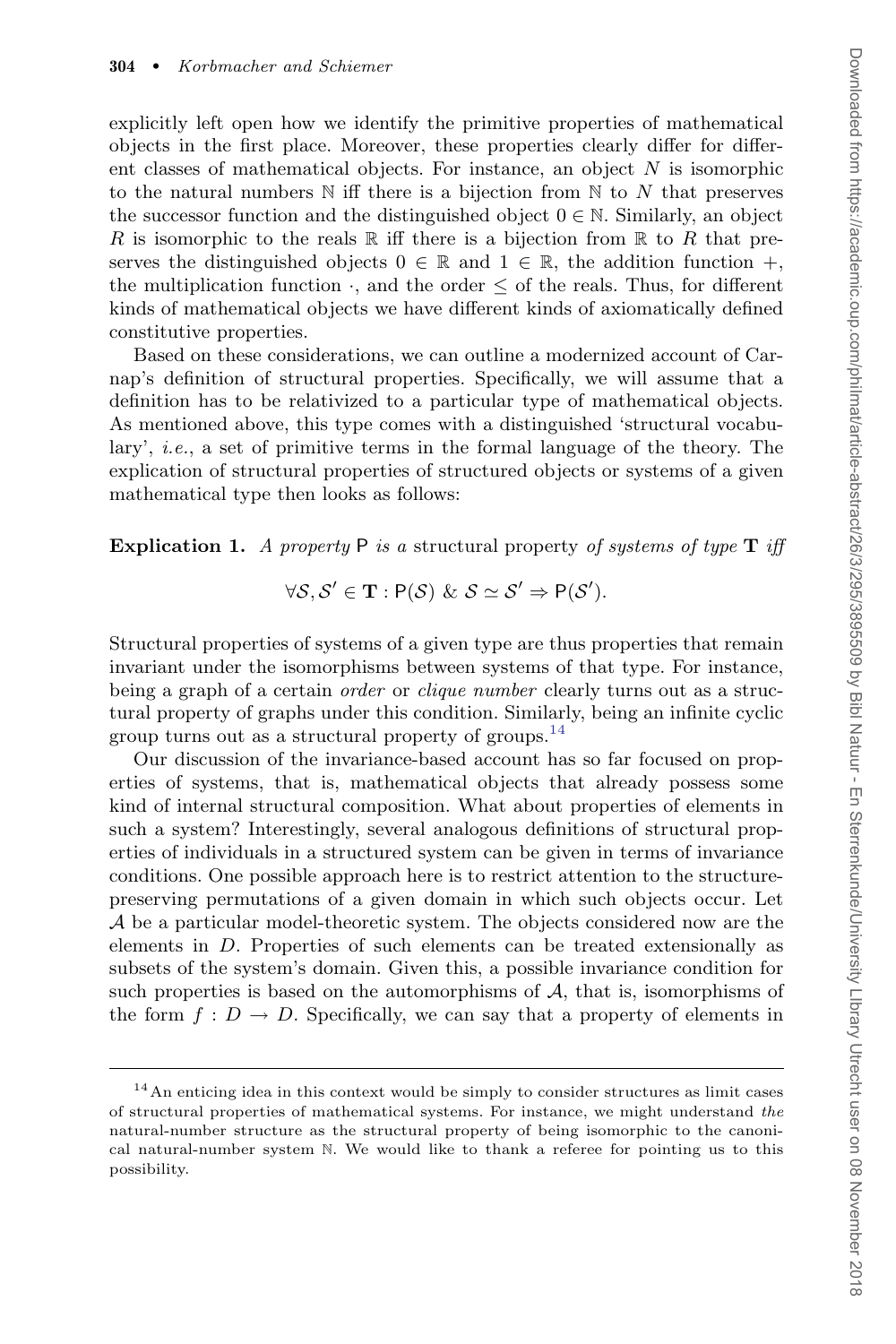A is structural if and only if it remains invariant under every automorphism on  $\mathcal{A}.^{15}$ 

The symmetry between this approach and Explication 1 should be clear enough: in both versions, the 'structural' character of a property is defined in terms of its invariance under certain structure-preserving transformations. In the first case, this is invariance under isomorphisms, in the second case it is invariance under automorphisms, i.e., the inner isomorphisms of a given system. In spite of this nice symmetry, the automorphism-based account does not give us a materially adequate account of structural properties of objects in a given system. One can easily construct counterexamples, namely properties that turn out to be structural in this sense but fail to be structural from a pretheoretical understanding of the term. Typical cases in point here are properties of elements in rigid systems, i.e., systems without non-trivial automorphisms. Examples of this are the natural-number systems satisfying second-order PA or the real-number field. Given that the only automorphisms on these systems are the respective identity mappings, it follows that every property of elements in their domains is by definition invariant in the above sense. This includes properties such as 'being someone's favorite numbers' which clearly fail to count as structural from an intuitive point of view.<sup>16</sup>

Fortunately, there exists an alternative explication of structural properties of elements in mathematical systems that is also in direct symmetry with Explication 1. The underlying idea here is to specify the notion not in terms of invariance under automorphisms of a single given system, but — as in the above case — in terms of the invariance under isomorphisms between different systems:

**Explication 2.** Let S be a system of type **T**. Then a property  $P$  is a structural property of the objects in the domain of S iff for all systems  $\mathcal{S}'$  (also of type **T**) and for all isomorphisms  $\lambda: D^S \to D^{S'}$ :

$$
\forall x \in D^S : \mathsf{P}_{\mathcal{S}}(x) \Rightarrow \mathsf{P}_{\mathcal{S}'}(\lambda(x))
$$

Structural properties of objects in a system  $S$  are specified here as those properties that the objects 'keep' when making isomorphic copies of  $S$ <sup>17</sup> Consider, for instance, the property of having no predecessor in the context of systems

<sup>&</sup>lt;sup>15</sup> More formally, we say that a property P of objects in A is a *structural property* iff it is invariant in A, i.e., for every element in the automorphism class  $f \in Aut(\mathcal{A})$ , we have  $f(P) = P$ . The idea of characterizing structural properties in terms of invariance under automorphism has also been discussed in non-eliminative mathematical structuralism, in particular, in [Keränen, [2001\]](#page-27-0).

 $16$  It is interesting to see that the distinction between rigid and non-rigid systems also plays a key role in recent work on non-eliminative structuralism, in particular, on the identity of in[discernible](#page-27-0) [positions](#page-27-0) [in](#page-27-0) [a](#page-27-0) [pure](#page-27-0) [structure.](#page-27-0) [See,](#page-27-0) e.g., [Keränen, [2001](#page-27-0); Leitgeb and Ladyman, [2008](#page-27-0); [Shapiro](#page-27-0), [2008\]](#page-27-0).

 $17$ The notion of structural properties is defined here as a binary relation between systems and properties of elements in these systems. It could also be defined as a ternary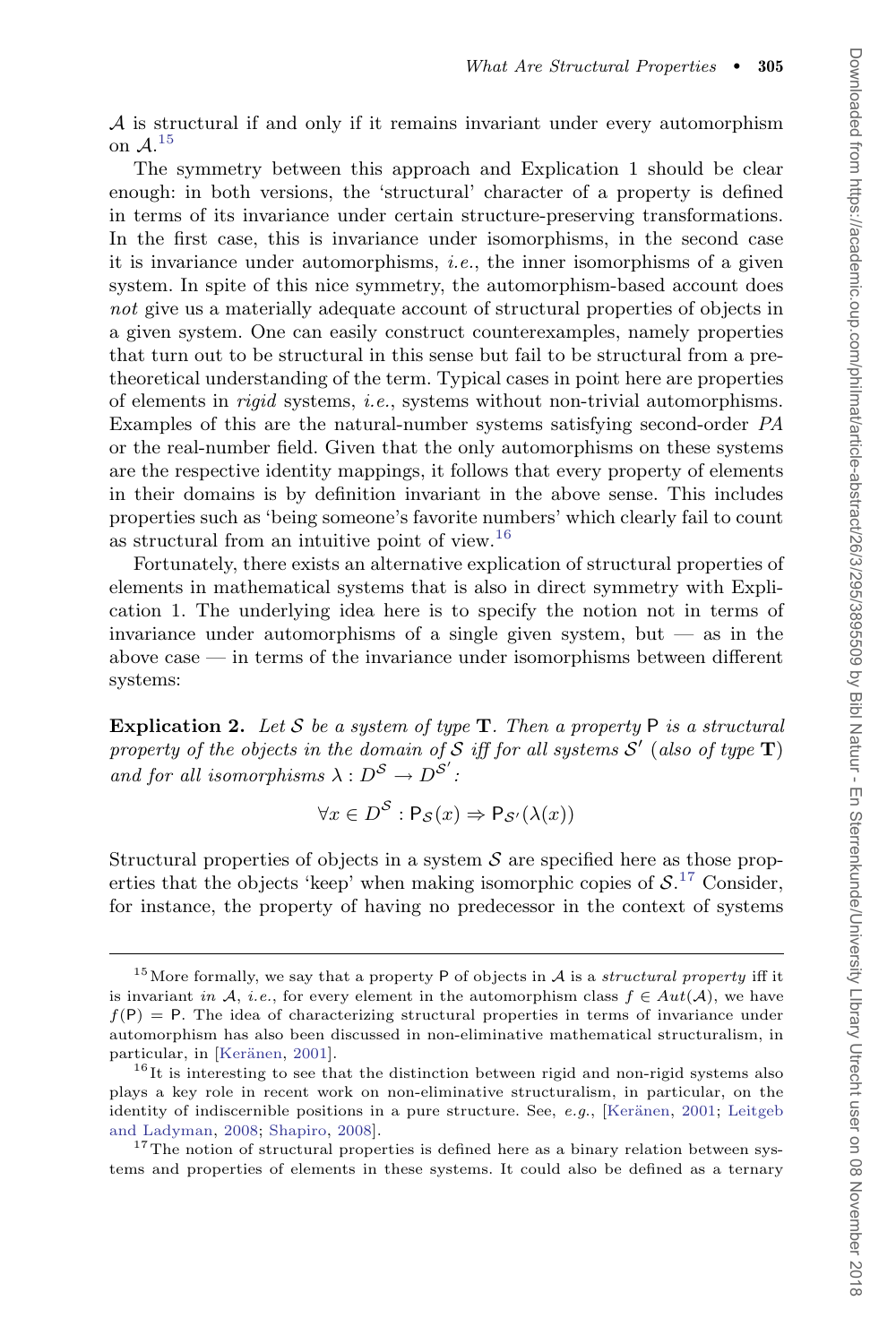satisfying PA. In the standard system of natural numbers, this property is true only of the number zero. Furthermore, the property turns out as structural in the above sense since it also applies to all isomorphic copies of zero, i.e., to the 'base element' in any other model of PA.

To illustrate this isomorphism-based account further, let us look at another example. Take the arithmetical property of being an even number discussed already in the previous section. For present purposes, we will focus on two particular number systems of PA. The first one can be called the von Neumann system: natural numbers are represented here by sets in the following way:  $0^{V^N} = \emptyset, 1^{V^N} = {\emptyset}, 2^{V^N} = {\emptyset}, {\emptyset}, \ldots, \text{ and } N^{V^N} = {\emptyset}^{V^N}, 1^{V^N}, \ldots$ . The successor function is specified as  $S^{\nu N}(n) = n \cup \{n\}$ , for any  $n \in \mathbb{N}^{\nu N}$ . The system  $N^{\text{vN}} = \langle N^{\text{vN}}, 0^{\text{vN}}, S^{\text{vN}} \rangle$  satisfies second-order *PA*. The second number system is the Zermelo system: natural numbers are identified here with sets in the following way:  $0^Z = \emptyset$ ,  $1^Z = {\emptyset}$ ,  $2^Z = {\{\emptyset\}}, \ldots$ , and  $\mathbb{N}^Z = {\{0^Z, 1^Z, \ldots\}}$ . The successor function is specified as  $S^{Z}(n) = \{n\}$ , for any  $n \in \mathbb{N}^{Z}$ . The system  $N^{\mathbb{Z}} = \langle \mathbb{N}^{\mathbb{Z}}, 0^{\mathbb{Z}}, S^{\mathbb{Z}} \rangle$  is also a model of second-order PA. Benacerraf's central insight in [\[Benacerraf,](#page-26-0) [1965](#page-26-0)] was that, from a purely structural point of view, it does not matter which of the two set-theoretic systems is taken to represent the natural-number structure. Neither of them should therefore be singled out as the preferred model of arithmetic. Put differently, both systems are suited equally well for this task since the elements in them share the same structural, i.e., purely relational properties. Based on this insight, we suggested treating arithmetical properties such as 'being an even number' as functions from PAsystems to subsets of elements in them. In the particular example, the function presenting the property of being even will pick out the set  $\{2^{vN}, 4^{vN}, 6^{vN}, \dots\}$ relative to the von Neumann system, the set  $\{2^{\mathbb{Z}}, 4^{\mathbb{Z}}, 6^{\mathbb{Z}}, \dots\}$  relative to the Zermelo system, and corresponding sets for any other model of PA. This property is clearly structural according to Explication 2: systems  $N^{\gamma N}$  and  $N^{\gamma}$  are isomorphic and any isomorphism between them maps the object  $2^{vN}$  to object  $2^{\mathbb{Z}}$ , object  $4^{\mathrm{vN}}$  to  $4^{\mathbb{Z}}$ , object  $6^{\mathrm{vN}}$  to  $6^{\mathbb{Z}}$ , and so on. Thus, the property of being even is preserved under isomorphisms in the sense specified above.

Does Explication 2 rule out the kind of counterexamples to the automorphism-based approach mentioned above? Consider again the case of accidental properties such as being someone's favorite numbers. How such properties are to be evaluated depends on how they are understood given the present framework. In our view, the most natural way to interpret them is to say that such properties apply to objects of a particular number system, for instance, of a particular model of PA. Thus, we take it that such properties are about a particular set of natural numbers in a particular number system. To give an example, consider the property 'being one of Zermelo's favorite numbers' (henceforth Zer) and let Zermelo's favorite numbers be the numbers in system  $N^{\mathbb{Z}}$  which form his birth date  $\{1871^{\mathbb{Z}}, 7^{\mathbb{Z}}, 27^{\mathbb{Z}}\}$ . As can easily be shown, Zer

relation between systems, properties, and particular elements in the following way: a property P is a structural property of an object a in system S iff for all systems  $S'$  (also of type **T**) and for all isomorphisms  $\lambda : D \to D' : \mathsf{P}_{\mathcal{S}}(a) \Rightarrow \mathsf{P}_{\mathcal{S}'}(\lambda(a)).$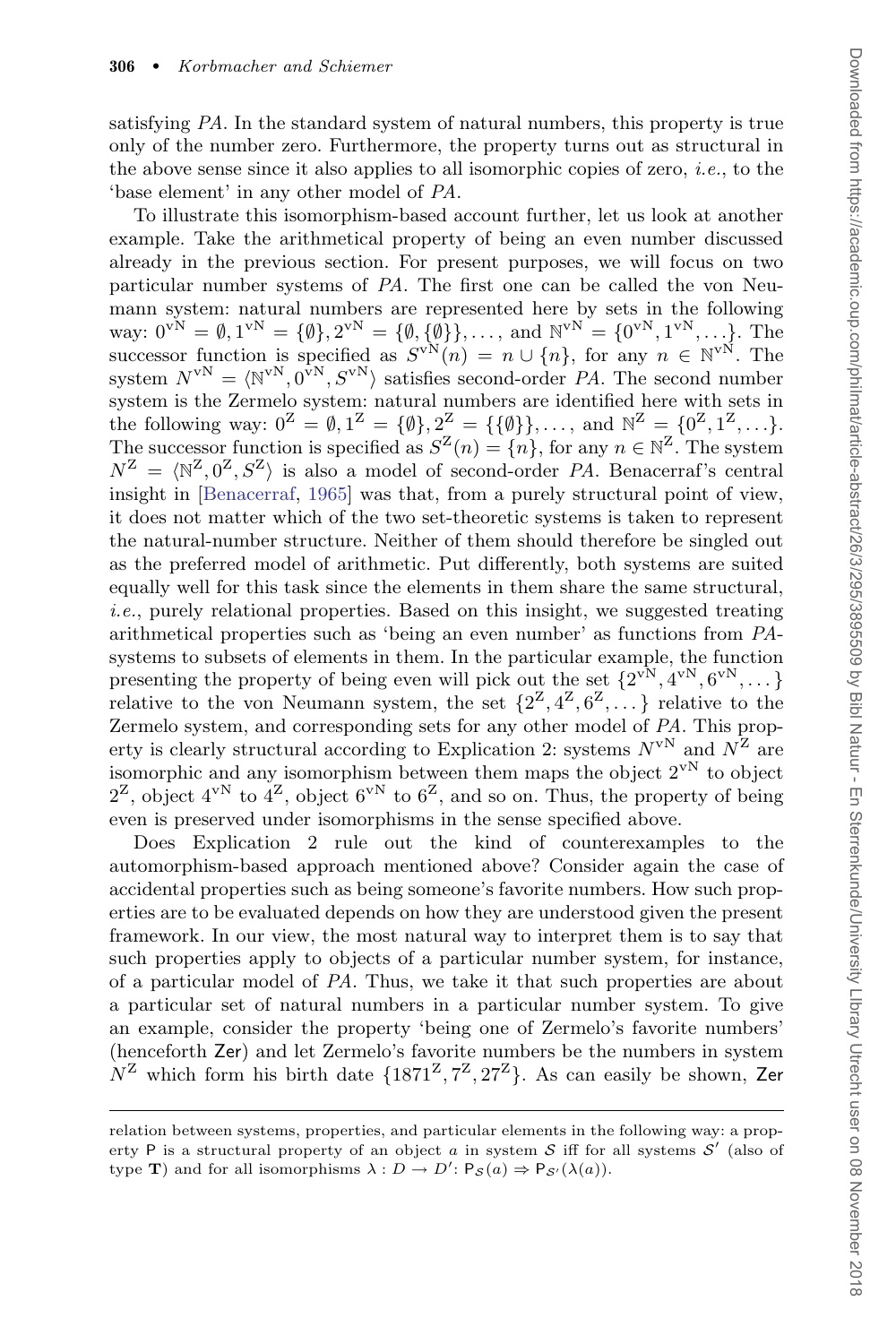turns out to be invariant and thus structural (relative to  $N^Z$ ) according to the automorphism-based approach. However, it fails to be structural according to the isomorphism-based account. One way to think of Zer more formally is as a function that gives us the set  $\{1871^{\mathbb{Z}}, 7^{\mathbb{Z}}, 27^{\mathbb{Z}}\}$  for system  $N^{\mathbb{Z}}$  and the empty set for any other PA-system. This treatment reflects the fact the Zer applies only to certain elements of system  $N^2$  and to no objects in any other number system. As a consequence, Zer is not preserved by isomorphisms between PA-systems and thus fails to be structural. In this respect, the present approach is clearly preferable to the automorphism-based account.<sup>18</sup>

Note that Explication 2 of the notion of structural properties presupposes the functional understanding of mathematical properties of elements in systems outlined in Section 2. Thus, in contrast to the automorphism-based approach, it makes little sense to conceive of properties purely locally as sets of elements in a particular system. Rather, we have to assume that a property can recur in different mathematical systems and have different interpretations (or local extensions) in them. It is therefore natural to think of properties as functions from systems to such local extensions, viz., as sets of individuals in a given system, in the sense specified in Section [2.](#page-3-0) Viewed in this way, a property qualifies as structural if there exists, between its local extensions in any two systems, a bijective correlation that is induced by an isomorphism between the systems.<sup>19</sup>

This functional treatment of mathematical properties (of elements in systems) also allows us to address a possible objection regarding the descriptive adequacy of Explication  $2^{20}$  Consider again the example of 'being one of Zermelo's favorite numbers' but let this now be the property of being a prime number in a PA-system. Is this property structural? This again depends on whether the property is interpreted only locally, *i.e.*, as applying exclusively to

<sup>18</sup> It should be noted here that there exists a second way to interpret 'being one of Zermelo's favorite numbers'. According to this view, the property applies not to elements of a particular PA-system, but rather to abstract number positions that can be exemplified by such set-theoretic objects. In particular, given the present framework, we could think of Zer as a function that assigns the respective interpretations of the numerals '1871', '7', and '27' for each PA-system. Understood in this way, Zer is a structural property.

<sup>&</sup>lt;sup>19</sup>How are the two explications of structural properties suggested here related to the different versions of mathematical structuralism discussed in the literature? The automorphism-based approach sides well with non-eliminative structuralism and its focus on properties of positions in pure structures. In contrast, Explication 2 seems closer in spirit to eliminative structuralism given that structural properties are specified here for objects in systems and in terms of the generalization over systems and isomorphisms between them. That said, it is interesting to compare Explication 2 with the treatment of structura[l properties in the context of non-eliminative structuralism given in \[](#page-27-0)Linnebo and Pettigrew, [2014](#page-27-0)]. Linnebo and Pettigrew specify pure structures as well as the positions and relations in such structures in terms of Fregean abstraction principles. 'Fundamental relations' of such positions are constructed by abstraction from relations on the domain of a concrete system. Linnebo and Pettigrew further show that fundamental properties so construed are structural in the sense specified in Explication 2.

 $20$  We would like to thank one of the anonymous reviewers for pointing out this objection to us and for very helpful suggestions.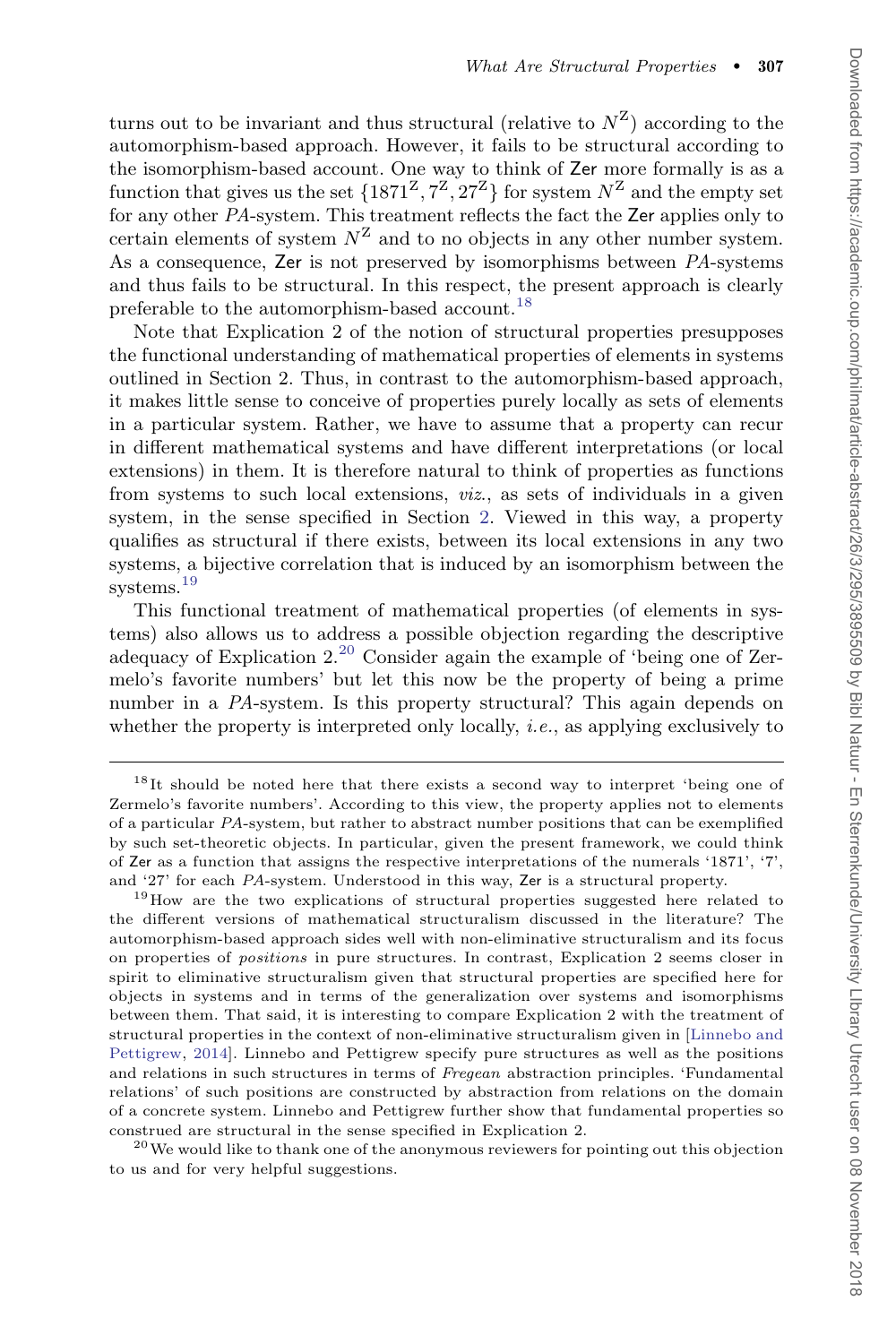objects of a particular system or more generally, as a property applying to the prime numbers in all  $PA$ -systems. Considering the first  $-$  in our view more natural — interpretation, one could say that the property of being Zermelo's favorite numbers (henceforth Zer<sup>\*</sup>) is given by the set  $\{2^{\mathbb{Z}}, 3^{\mathbb{Z}}, 5^{\mathbb{Z}}, 7^{\mathbb{Z}}, 11^{\mathbb{Z}}, \dots\}$ of objects in the Zermelo system. Alternatively, we could understand Zer<sup>∗</sup> as the function that selects this set relative to system  $N^2$  and the empty set for any other PA-system. So construed, the property is not isomorphism invariant and thus not structural.

Considering the second option, one could also understand 'being one of Zermelo's favorite numbers' more generally as the property of prime numbers in all PA systems (henceforth  $\mathsf{Zer}^{\ddagger}$ ). Thus, again adopting our functional treatment of properties of elements, the property can then be viewed as the function that selects the set of prime numbers in each PA system. As mentioned above, accidental properties of elements in systems of a given type (such as the property of belonging to person X's favorite numbers) should intuitively not count as structural, simply because they are not about the internal structure of the systems in question. However,  $\mathsf{Zer}^{\ddagger}$  clearly turns out to be structural according to the isomorphism-based account since it is invariant under any isomorphic transformation of the standard natural-number system.<sup>21</sup>

Does the property 'being one of Zermelo's favorite numbers' present a counterexample to Explication 2? In the local version of it, i.e., understood as Zer∗, the property clearly presents no problem to the isomorphism-based account. In the general version  $\mathsf{Zer}^{\ddagger}$ , the situation is less obvious. In particular, an answer to the question depends on the choice of a particular criterion of identity that one wants to adopt for mathematical properties. Recall from Section [2](#page-3-0) that different criteria can be considered here. As we saw, one natural approach is to take two properties to be identical if they are co-extensive in all possible systems considered. Applied to the present example, this would imply that the numbertheoretic properties 'being one of Zermelo's favorite numbers' (interpreted as  $\mathsf{Zer}^{\ddagger}$ ) and 'being a prime number' are in fact identical. Following a reviewer's suggestion, we might say that being one of Zermelo's favorite numbers (understood in this way) is in fact the property of being a prime presented in an exotic disguise. Moreover, as we saw, it also turns out to be a structural property, at least if one adopts Explication 2 as a way to precisify this notion. Therefore, at least if identity of properties is captured in terms of co-extensiveness in all systems, property  $\mathsf{Zer}^{\ddagger}$  does not present a counterexample to Explication 2. A different assessment may be needed, however, if other, finer-grained criteria of identity for properties are considered. A more detailed discussion of the intricate relationship between different identity criteria for mathematical properties and the notion of structural properties (as specified in Explication 2) would

 $21$  Consider again the two systems of  $PA$ , namely the Zermelo system and the von Neumann system. Relative to these two systems, property  $\mathsf{Zer}^{\ddagger}$  picks out two infinite sets, namely  $\{2^Z, 3^Z, 5^Z, 7^Z, 11^Z, \dots\}$  and  $\{2^{vN}, 3^{vN}, 5^{vN}, 7^{vN}, 11^{vN}, \dots\}$  respectively. Since any isomorphism between  $N^Z$  and  $N^{vN}$  will preserve this property, it turns out to be structural.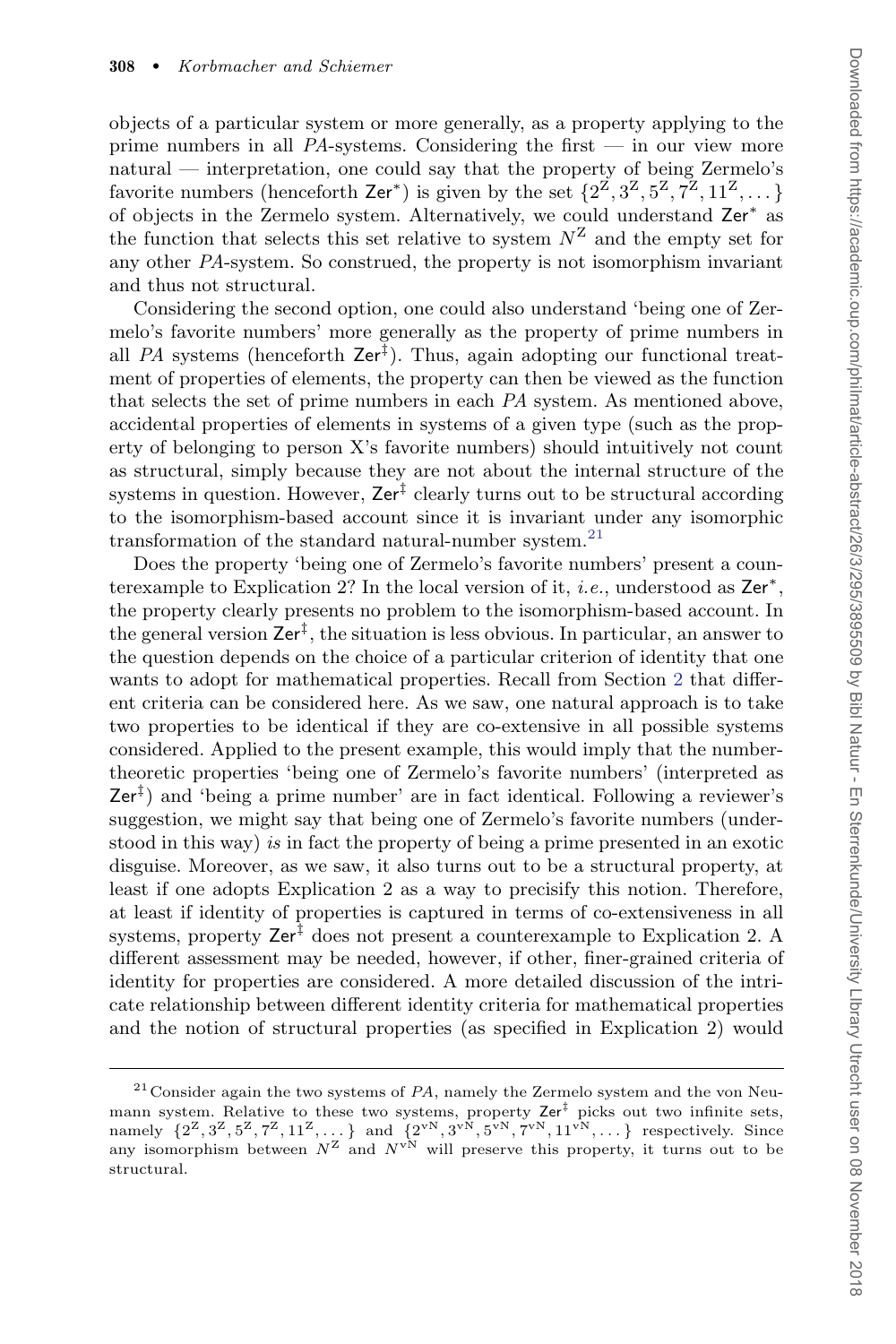<span id="page-14-0"></span>go beyond the scope of this paper. We therefore leave this issue for possible future work.

Given the two invariance-based explications of structural properties, two further points of commentary are in order here. Notice first that in contrast to Carnap's original account, the modernized versions only give a partial definition of structural properties relative to a given mathematical type or to particular objects of systems of a given type. Moreover, the definitions are non-reductive in the sense that they assume a prior specification of the primitive structural terminology used to describe the objects of this type. Thus, the notion of structure-preserving mappings is presupposed in the invariance-based account. As a consequence of this, the approach is sensitive to how we present objects and systems, that is what types and languages we associate with them.

Second, as already indicated above, both accounts are materially adequate in the sense that they agree with many of our intuitions about what counts as a structural property. In particular, the standard examples of such properties mentioned in [\[Benacerraf](#page-26-0), [1965\]](#page-26-0) all turn out to be structural according to Explications 1 and 2: having infinitely many prime numbers is a structural property of PA-systems. Being prime is a structural property of numbers in such systems. In contrast, having the set of von Neumann ordinals as the domain is not a structural property of PA-systems. Being a specific set is also not a structural property of numbers in such systems. Thus, both invariance-based explications seem to reflect closely our pre-theoretical understanding of structural properties in mathematics.

## **4. THE DEFINABILITY ACCOUNT**

The second approach to defining structural properties is based on the notion of logical definability. As with the invariance-based approach, it has a long history, tracing back to early work on formal philosophy and the logic of science. In Russell's monograph *The Analysis of Matter*, one can find the view that a relation's 'structure is what can be expressed by mathematical logic' [\[Russell,](#page-27-0) [1927](#page-27-0), p. 254]. The same view is elaborated more fully in Carnap's Der Logische Aufbau der Welt [\[1928\]](#page-26-0). The position defended there is that the structure of a relation is presented by 'the totality of its formal properties'. Formal or structural properties in turn are specified in the following way:

By formal properties of a relation, we mean those that can be formulated without reference to the meaning of the relation and the type of objects between which it holds. They are the subject of the theory of relations. The formal properties of relations can be defined exclusively with the aid of logistic symbols, i.e., ultimately with the aid of the few fundamental symbols which form the basis of logistics (symbolic logic). [\[Carnap,](#page-26-0) [1928](#page-26-0), p. 21]

Thus, unlike in [\[Carnap](#page-27-0), [2000](#page-27-0)], structural properties are not defined here in terms of invariance under isomorphisms, but in terms of their logical definability. How can we make this second approach more precise? As in the above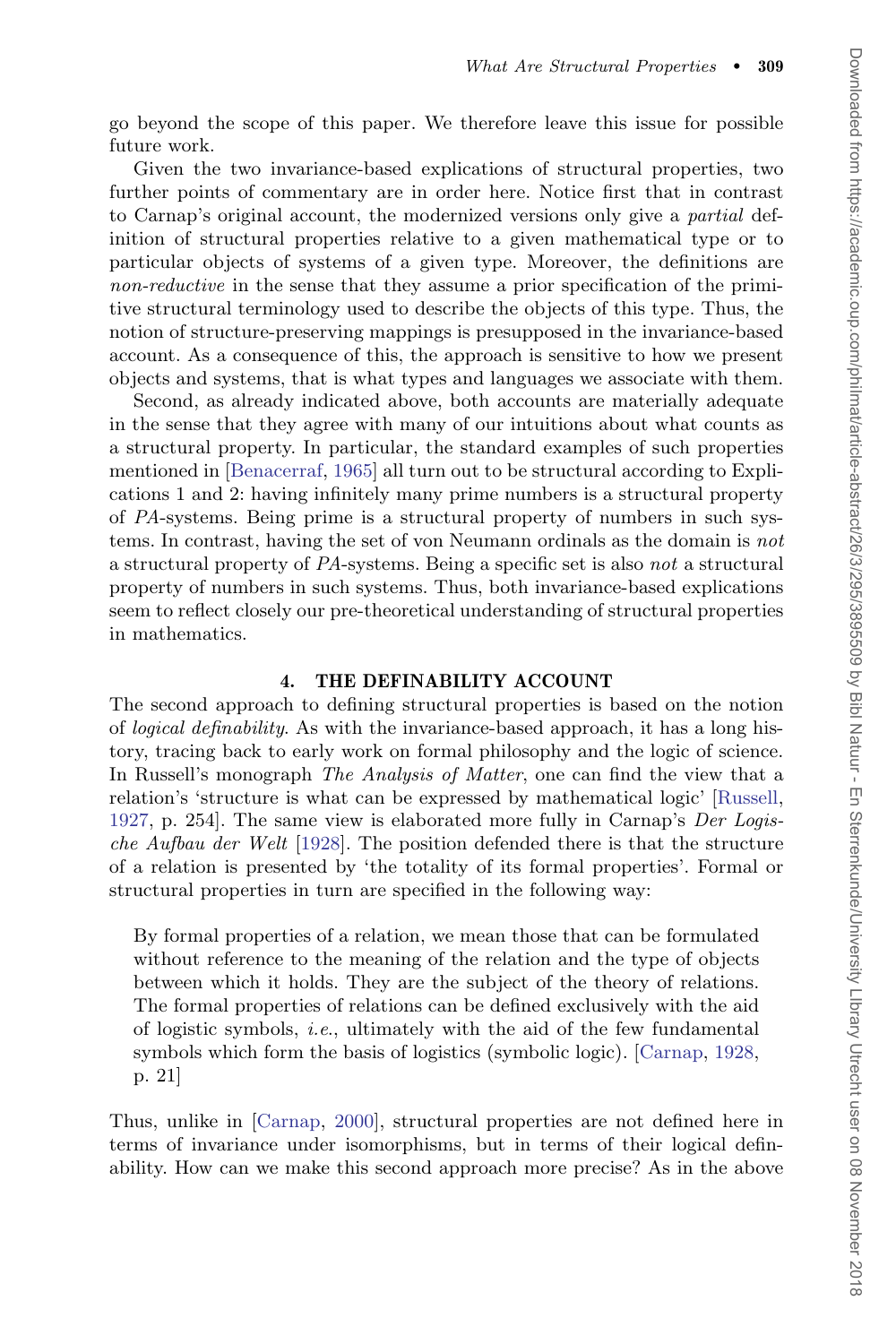case, it makes sense to highlight some facts about Carnap's account that need further consideration.

First, properties are defined here not only for mathematical relations, but for all possible relations, including physical or empirical ones. In the present context, the approach of specifying structural properties in terms of their definability can be restricted to the case of mathematical properties. The second point concerns what is meant by 'logical' in talk about logical definability here. In Carnap's case, definability in logic means expressibility in a pure logical language, i.e., a language without non-logical vocabulary. Thus, according to this account, structural properties are precisely those properties expressible in pure higher-order logic. In the context of mathematics, this approach seems insufficient. When mathematicians speak of definable properties here, they usually have in mind formal languages that additionally contain some primitive mathematical vocabulary. Any modern reconstruction of the present account will thus have to be explicit about both the logical resources of a given language and its mathematical signature.

The final point concerns the metatheoretic notion of 'definability' in use here. For Carnap, being definable means that a property can be *explicitly* defined in the background language. Such definitions are conceived of purely syntactically by him, i.e., as expressions 'formulated without reference to the meaning' of the relations and their relata [\[Carnap](#page-26-0), [1928,](#page-26-0) p. 21]. In contrast to this, our present account of mathematical properties will be based on a model-theoretic understanding of definability.<sup>22</sup>

With these points in mind, we can turn to an explication of structural properties in terms of logical definability. We say that structural properties of systems can be specified in terms of the notion of definable classes of models of type **T** in the following sense:

**Explication 3.** A property P is a structural property of systems of type **T** iff there is a closed formula  $\varphi \in \mathcal{L}_{\mathbf{T}}$  such that  $\varphi$  defines P, i.e.:

 $\{S \in \mathbf{T} \mid P(S)\} = \{S \in \mathbf{T} \mid S \models \varphi\}.$ 

Structural properties of systems in this account are properties whose extensions — conceived here as classes of models of a given type — are definable in the associated language of that type. Consider some examples of mathematical properties that turn out to be structural in the above sense: the property of a group G to have  $\kappa$  elements in the underlying set for  $\kappa$  a finite cardinal number is definable in the language of groups. The property of a graph to have  $n$  edges is definable in the language of graph theory.

This explication applies to properties of mathematical systems with some kind of internal structural composition. As in the case of the invariance

<sup>&</sup>lt;sup>22</sup> See, e.g., [\[Marker,](#page-27-0) [2000,](#page-27-0) §1.3] for a detailed discussion of the notion of definability in model theory.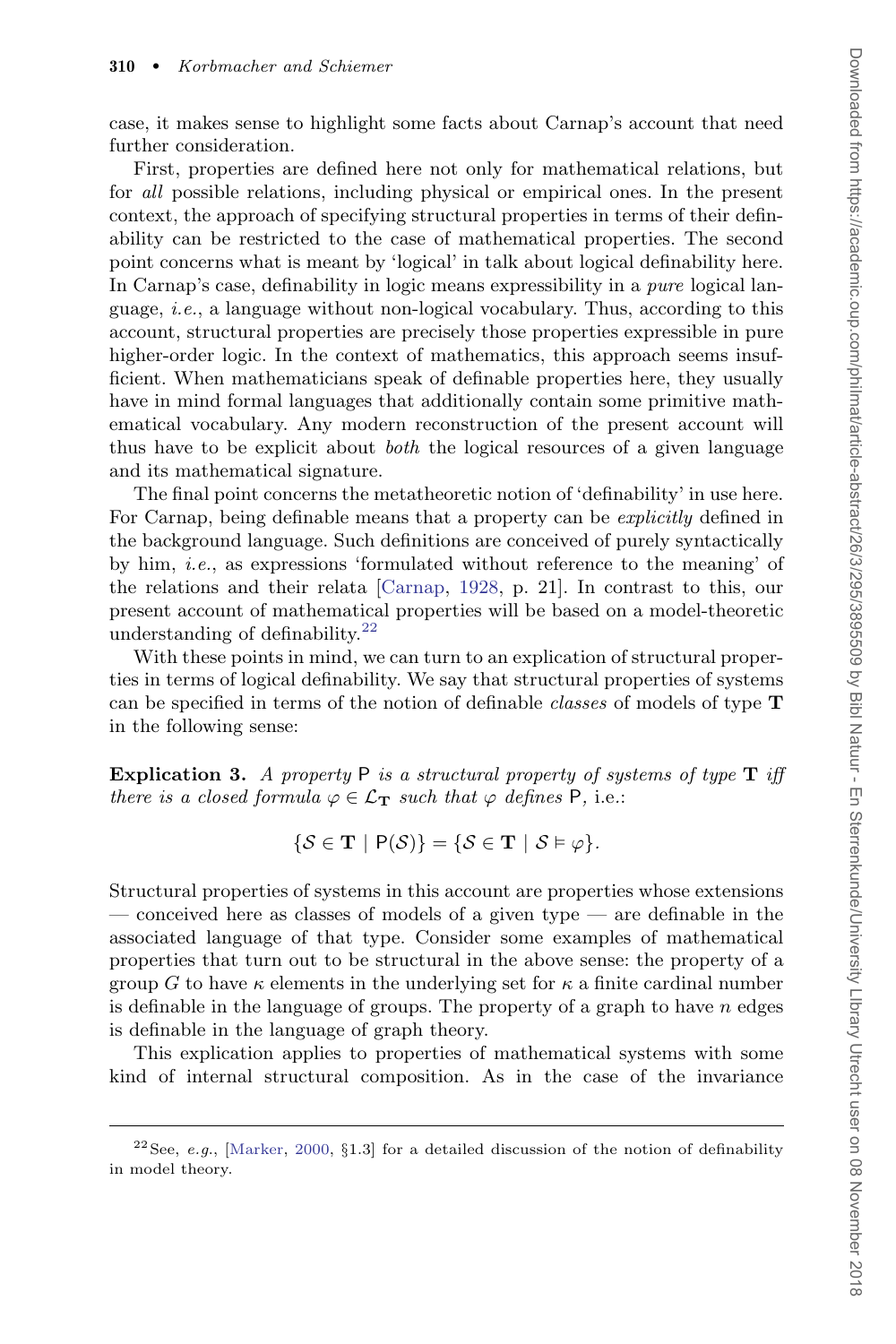approach, an analogous explication can be given for properties of elements in such systems. One possible way to go here is to specify structural properties relative to a single system. In this case,  $\mathcal{L}_{\mathbf{T}}$ -definability does not concern classes of models of a certain signature, but sets or relations in such a given system. Structural properties of elements in a system  $S$  of type  $T$  are thus properties whose extensions in S are definable in the associated language  $\mathcal{L}_{\mathbf{T}}$ . This account corresponds closely to the automorphism-based approach stated in Section [3.](#page-8-0) As we saw, invariant properties of objects can also be specified relative to a particular system, namely in terms of the invariance under all automorphisms of that system.

We have mentioned, however, that these 'local' approaches are not fully satisfactory for present purposes. In particular, they fail to capture our general 'structuralist' motivation for these definitions, namely to describe properties as entities that apply to individual objects *across* systems.<sup>23</sup> Thus, according to this view, the property of 'being prime' is not considered here as a property of natural numbers of a particular number system, but as an arithmetical property that applies to objects in all systems satisfying PA. For this reason, we propose a more general explication. First, we make sure that whenever we have a system S of type **T**, we have a name for every member of the domain D of S. We achieve this by adding to the language  $\mathcal{L}_{\mathbf{T}}$  an individual constant  $\underline{d}$  for every member  $d \in D$ . This gives us the extended language  $\mathcal{L}_{\mathbf{T}}^{+}$ . We then move to the extended system  $S^+$ , which is defined just like S, except that we stipulate that  $\underline{d}^{\mathcal{S}^+} = d$ . Then we say:

**Explication 4.** A property P is a structural property of elements in **T**-systems iff for every system S of type **T** there is a formula  $\varphi(x) \in \mathcal{L}_T$  such that:

$$
\{d \in D \mid \mathsf{P}_{\mathcal{S}}(d)\} = \{d \in D \mid \mathcal{S}^+ \models \varphi(\underline{d})\}.
$$

According to this account, structural properties of elements in the systems of a given mathematical type are thus properties whose local extension in each system is definable in the associated language.

Some points of commentary are again in order here. First, notice that both definability-based explications closely capture our informal ways of thinking about structural properties (as outlined in Section [2\)](#page-3-0). Recall that a structural property of elements in a system is usually understood as a property expressing some piece of information about their relational or contextual structure, i.e., about the relations in which these objects stand to other objects in the system.

<sup>23</sup>As mentioned before, such local approaches to invariance and definability are compatible with a structuralist account of mathematics if one adopts a non-eliminative understanding of structures. Structures are then conceived as universals or patterns with a domain of abstract positions that can be instantiated by objects of concrete mathematical systems. Definable properties in this context do not concern objects in systems but rather their abstract placeholders in such structures. See,  $e.g.,$  [Keränen, [2001\]](#page-27-0).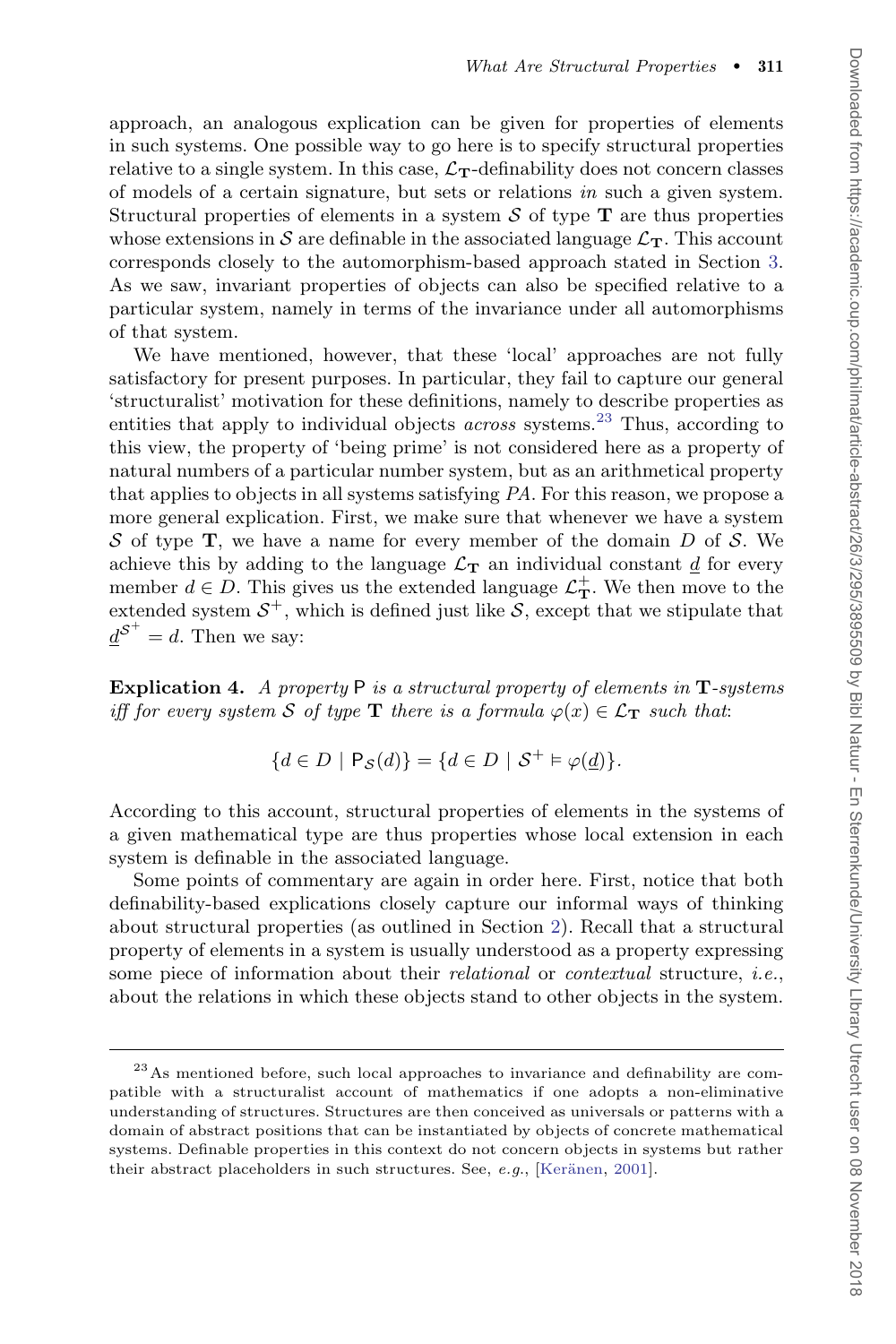<span id="page-17-0"></span>Exactly this understanding of structural properties is made precise in Explication 4. Similarly, we can say that the informal understanding of structural properties of structured systems is captured closely by Explication 3: structural properties are conceived here as those properties expressing a fact about the structural composition of the systems considered. Here again, definability in terms of the primitive terminology of a mathematical theory secures that the properties so expressed are about these *internal* or *intrinsic* structural facts.<sup>24</sup>

Second, it is insightful to see how the present approach differs *conceptually* from the invariance-based approach outlined above. Notice that Explications 3 and 4 also give us a partial and non-reductive account of structural properties. The account is partial because structurality is always specified relative to a particular mathematical context or type. It is non-reductive in the sense that a prior identification of primitive terminology is assumed that allows us to identify what we mean by structure in this particular context in the first place. Moreover, just as in the invariance approach, these explications are sensitive to how we represent objects and systems, that is how we set up the languages to describe them.

The central difference from the invariance approach is that the present account is also highly sensitive to the expressive power or logical strength of the associated language. Thus, it makes a difference whether the mathematical language  $\mathcal{L}_{\mathbf{T}}$  in use is first-order or higher-order. To give just one example: some fairly simple graph properties — for instance, properties concerning the clique number of a graph — are not expressible in a first-order framework and are thus not structural according to Explication 3. They do become definable and thus structural, however, if one adopts a second-order language that allows one to quantify over subsets of a graph's vertex set. More generally, we can say that what counts as a structural property according to the definability approach is strongly dependent on the choice of the background language. It depends both on the mathematical (viz., non-logical) signature as well as the logical resources (viz., the types of variables and types of quantifiers that are part of the language) in use.

#### **5. COMPARISON**

Two different explications of the notion of structural properties were presented here, both of which seem to capture our pre-theoretical understanding of such properties in mathematics. In light of this, a natural question to ask is whether the invariance-based and the definability-based accounts are in fact equivalent. Put differently, do they determine the same collection of properties for a given type of mathematical objects? Prima facie, this seems a plausible assumption to make. The symmetry between invariance and definability has long been investigated in model theory. Thus, the approaches can be considered as two sides of

 $24$ This does not mean that the definitions expressible in a formal language necessarily capture all structural facts about the mathematical systems considered. As will be pointed out below, the logical strength of a language in use also plays a significant role here.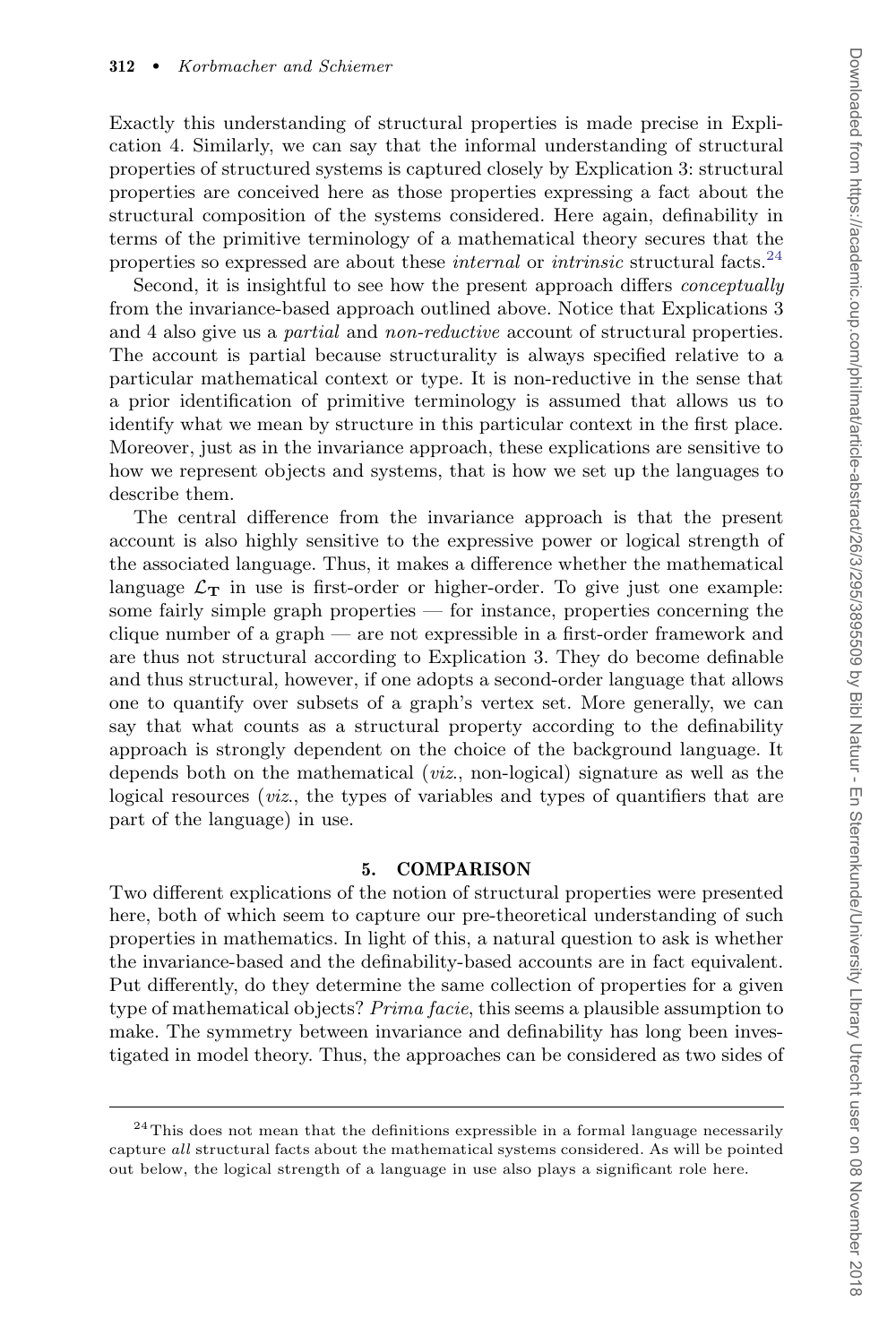the same coin, that is, as two ways of describing the structure of mathematical objects.<sup>25</sup>

This fact has also been acknowledged in the more recent literature on mathematical structuralism. For instance, a close variant of the definability-based explication of structural properties of objects in a system is discussed at length in the context of non-eliminative structuralism in [Keränen, [2001](#page-27-0)]. Keränen introduces there the notion of 'inter-structural' relational properties of places in a pure structure that can be instantiated by the elements of concrete systems. These properties are, he points out, definable in the relevant mathematical language (without individual constants)  $[2001, pp. 315-317]$  $[2001, pp. 315-317]$ . Keränen goes on to argue that

... a property is *guaranteed* to be invariant under the automorphisms of **S** if and only if it can be specified by formulae in one free variable and without individual constants. [\[2001,](#page-27-0) p. 318]

Unfortunately, the relation between the invariance-based and the definabilitybased accounts is not as clear as is suggested there. In fact, Keränen's observation does not hold in general. It is not always the case that the explications of structural properties in terms of invariance match those given in terms of definability in a formal language. To see this, a simple cardinalitybased argument can be given. Consider again the standard system of natural numbers  $N = \langle \mathbb{N}^N, 0^N, S^N \rangle$  (which, for the sake of concreteness, we may take either to be  $N^Z$  or  $N^{\nu N}$ ). As pointed out above, N is rigid, i.e., there are no automorphisms on  $N$  other than the identity mapping. It follows from this that any property (conceived as a set) of the elements in N is invariant in the above sense. Hence, there are  $2^N$  invariant properties of natural numbers. However, assuming that our language or arithmetic  $\mathcal{L}_{PA}$  is finite, there are at most countably many definable properties of natural numbers.

In order to clarify the relation between invariance and definability in the context of our discussion, we need to move back from Keränen's non-eliminative account to a more neutral understanding of structuralism and translate his claim into our preferred way of thinking about invariance across systems, that is, invariance with respect to the isomorphisms between systems. Given the previous distinction between properties of structured systems and properties of the elements of such systems, his assumption can be reformulated in terms of two equivalence claims, namely:

 $(\alpha)$  A property of systems of type **T** is invariant under isomorphisms between **T**-systems iff it is  $\mathcal{L}_{\mathbf{T}}$ -definable.

 $(\alpha^*)$  A property of elements in a **T**-system S is invariant under isomorphisms between **T**-systems iff it is  $\mathcal{L}_{\mathbf{T}}$ -definable in S.

 $25$  See, for instance, [\[Hodges,](#page-27-0) [1997](#page-27-0), p. 93].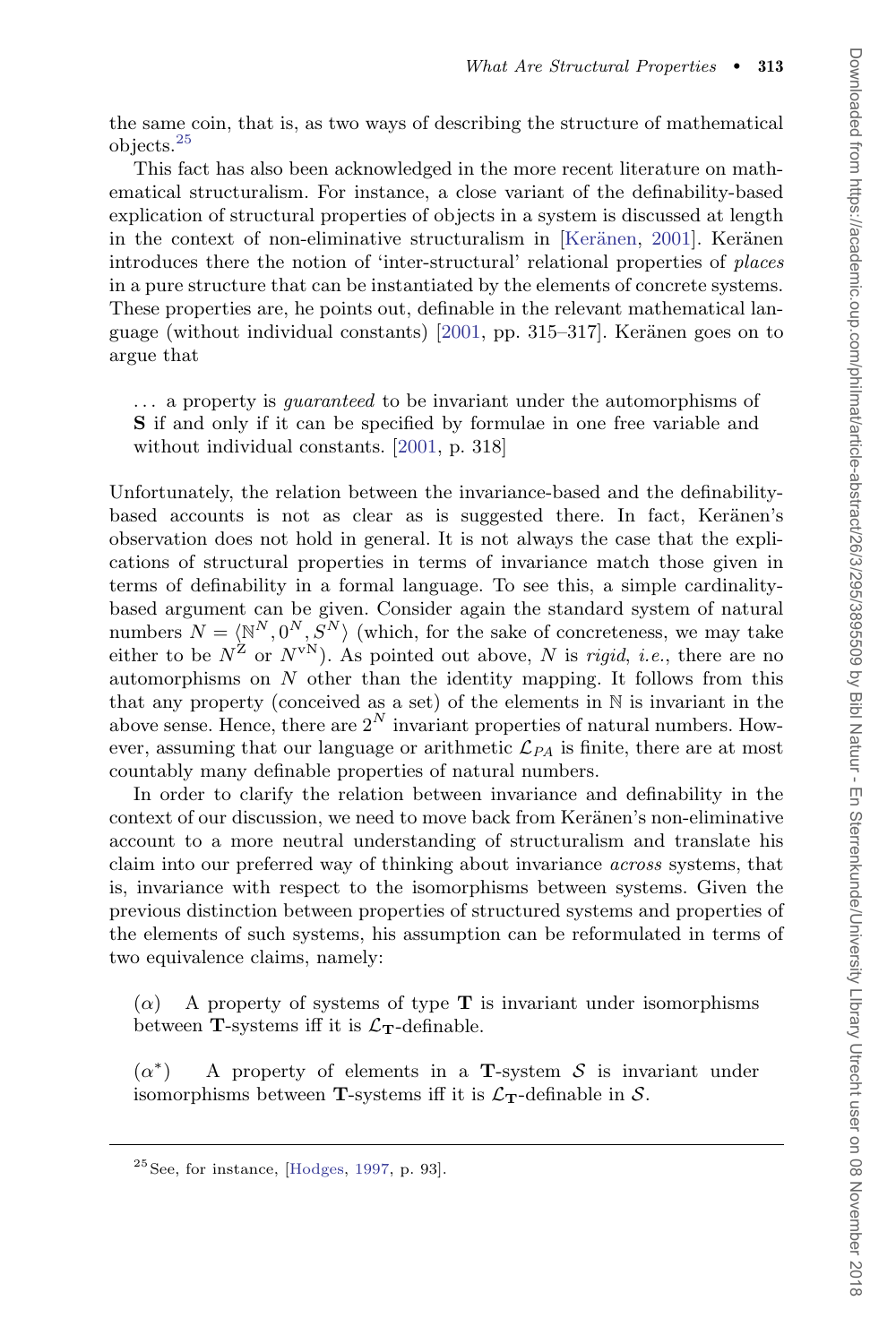Do these equivalences hold? The respective right-to-left directions can easily be confirmed. Put differently, the definability account subsumes the invariance account. This is a simple consequence of the isomorphism lemma from elementary model theory, viz., the result that isomorphic systems are semantically equivalent.<sup>26</sup> Thus, for case  $(\alpha)$ , the following holds:

**Observation 1.** Let P be a property of systems of type **T**. If P is  $\mathcal{L}_T$ -definable, then it is invariant.

Proof sketch: Intuitively, what needs to be shown here is that any class of systems defined in  $\mathcal{L}_{\mathbf{T}}$  consists of full isomorphism classes of  $\mathbf{T}s$ . Let the extension of P be defined by sentence  $\Phi_{\rm P}$  and let  $S \in {\rm T}$  such that  $S \models \Phi_{\rm P}$ . Then, by the isomorphism lemma, for any  $X \in \mathbf{T}$ : if  $X \simeq \mathcal{S}$  we also have  $X \models \Phi_P$ . A formal proof of this can be given by induction on the complexity of formulas.<sup>27</sup> An analogous argument can be given in support of the claim that  $\mathcal{L}\text{-}$ definable properties of elements in a system  $\mathcal{S}$  are invariant under all isomorphic copies of  $S$ .

While this direction of the equivalence claims is straightforward, the leftto-right direction is not. Specifically, it is not generally the case that invariant properties are also definable in the particular language of the theory in question. To see this, consider some counterexamples against claim  $(\alpha)$ : the property of first-order PA-systems of 'being isomorphic to the standard number system **N**' is not definable in first-order  $\mathcal{L}_{PA}$ , but is clearly invariant under isomorphisms of PA-systems. As is well known, the property becomes characterizable if one works within a second-order language of arithmetic, simply due to the fact that the second-order formulation of PA (with the second-order axiom of induction) gives a categorical axiomatization of this number system.<sup>28</sup> One could thus think that the equivalence stated in  $(\alpha)$  could be restored if a notion of secondorder definability were presupposed.<sup>29</sup> However, this is also not the case. One

<sup>&</sup>lt;sup>26</sup>**Lemma** ('Isomorphism Lemma'): Let  $\mathcal{L}$  be a language. Then for all models M and  $\mathcal N$  of  $\mathcal L$  and all  $\varphi \in \mathcal L$ :  $\mathcal M \simeq_{\mathcal L} \mathcal N \Rightarrow \mathcal M \models \varphi \Leftrightarrow \mathcal N \models \varphi$ .

 $27A$  full proof of the isomorphism lemma for first-order languages is given in [\[Marker](#page-27-0), [2000,](#page-27-0) pp. 13–14]. This proof can easily be generalized to apply also to higher-order languages.

 $28$  PA is categorical if one assumes a standard semantics for the second-order language in which the theory is formulated. See [\[Shapiro](#page-27-0), [1991](#page-27-0), §4.2] for a detailed discussion of different semantics for second-order languages as well as for a proof sketch of the categoricity of arithmetic.

 $^{29}$ It should be noted here that using second-order languages (and higher-order languages more generally) in this context might be seen as problematic since this would qualify certain properties of mathematical objects as structural that we would intuitively not count as such. Consider, for instance, the second-order language for real-number fields. One can easily formulate statements in this language which are true if and only if the continuum hypothesis is true. However, few number theoretists would take such a statement as expressing a structural property of the real-number systems. We would like to thank an anonymous reviewer for drawing our attention to this fact.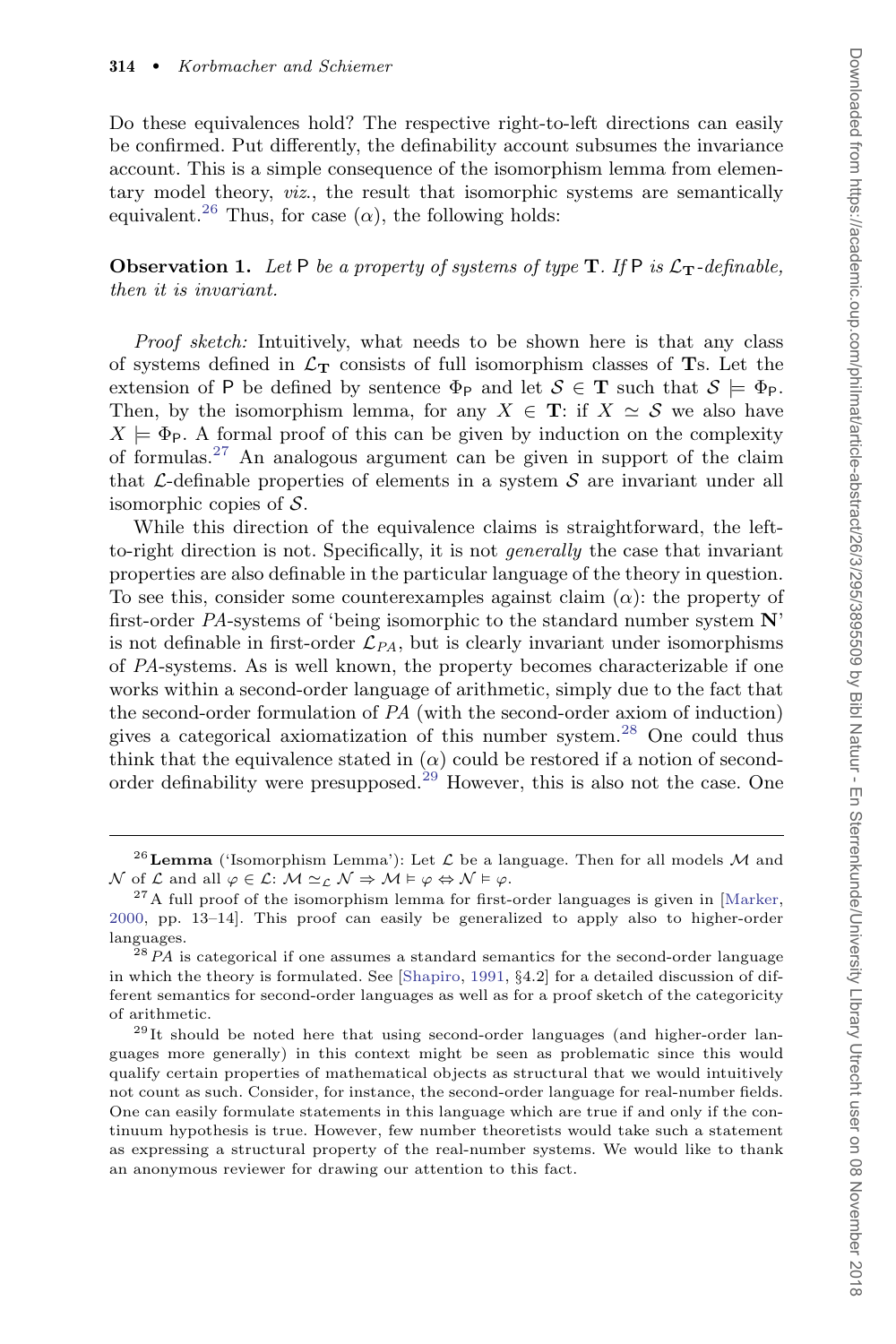can construct examples of invariant properties that fail to be second-order definable. To give one example:

**Observation 2.** Let  $\mathcal{L}_{PA}^{\vDash_2} := \mathcal{L}_{PA} \cup \{\vDash_2\}$ , where  $\vDash_2$  is a unary predicate that is intended to apply exactly to the codes of all the second-order validities. Then the property of 'being isomorphic to  $\langle \mathbb{N}^N, 0^N, S^N, \mathsf{Val}^2 \rangle$ ', where  $\mathsf{Val}^2$  is the set of codes of second-order validities, is not second-order definable, but is invariant under isomorphisms between  $\mathcal{L}_{PA}^{\vDash_2}$ -models.<sup>30</sup>

*Proof.* By Theorem 41C of [\[Enderton,](#page-27-0) [2001](#page-27-0), p. 268] the set  $Val^2$  is not definable in  $\langle \mathbb{N}^N, 0^N, S^N \rangle$  by any formula of second-order logic. Suppose that we could define the property of being isomorphic to  $\langle N^N, 0^N, S^N, \mathsf{Val}^2 \rangle$  by a formula  $\varphi$ , *i.e.*,  $\mathcal{M} \cong \langle \mathbb{N}^N, 0^N, S^N, \mathsf{Val}^2 \rangle$  iff  $\mathcal{M} \models \varphi$ . Then  $n \in \mathsf{Val}^2$  iff  $\varphi \to \models_2 (\underline{n})$ is valid. To see this, note that if  $M \models \vDash_2(\underline{n})$  and  $M \cong \langle \mathbb{N}^N, 0^N, S^N, \text{Val}^2 \rangle$ , then  $n \in \text{Val}_2$ . And so if we could define the property of being isomorphic to  $\langle N^N, 0^N, S^N, \mathrm{Val}^2 \rangle$ ,  $\mathrm{Val}^2$  would be definable in  $\langle N^N, 0^N, S^N \rangle$  after all, in contradiction to Enderton's Theorem 41C. So the property of being isomorphic to  $\langle \mathbb{N}^N, 0^N, S^N, \mathsf{Val}^2 \rangle$  is not definable by any formula in second-order logic.  $\Box$ 

The latter example suggests that however strong one chooses one's background language to be, there is always a way to construct examples of mathematical properties that are invariant but fail to be definable in that language. An important exception to this, at least for the case of properties of elements in systems, is the limit case where definability is specified relative to an *infinitary* language. Let  $\mathcal{L}_{\infty,\infty}$  be a language of *pure* infinitary logic, i.e., an extension of a first-order language that allows formulas with infinitely long sequences of conjunctions, disjunctions, and quantifiers. There are a number of well-known mathematical results — discussed mainly in the debate on invariance-criteria for logical notions — that show that the notions definable in such a language in fact coincide with those meeting certain invariance conditions.<sup>31</sup> The central result in this debate, presented in  $[McGee, 1996]$  $[McGee, 1996]$  $[McGee, 1996]$ , is based on Tarski's [\[1986\]](#page-28-0) suggestion of characterizing logical notions in terms of invariance under permutations of a given domain of objects. McGee's theorem states,

 $30\text{ As a consequence of a result of Hintikka [1955], this observation generalizes to higher 30\text{ As a consequence of a result of Hintikka [1955], this observation generalizes to higher 30\text{ As a consequence of a result of Hintikka [1955], this observation generalizes to higher$ order logics beyond second-order logic. Consider the language  $\mathcal{L}_{PA}^{\vDash_n} := \mathcal{L}_{PA} \cup \{\vDash_n\}$ , where  $\vDash_n$  is intended to apply to exactly the codes of the validities of  $\overrightarrow{n}^{th}$ -order logic, for n a natural number. Then the property of 'being isomorphic to  $\langle N^N, 0^N, S^N, \mathrm{Val}^n \rangle$ ', where Val<sup>n</sup> is the set of codes of second-order validities, is not  $n<sup>th</sup>$ -order definable. The reason is that by Hintikka's result  $Val<sup>n</sup>$  is (computably) reducible to  $Val<sup>2</sup>$ . More specifically, for every sentence  $\varphi \in \mathcal{L}_{PA}^{\vDash_n}$  we can find a sentence  $\psi \in \mathcal{L}_{PA}^{\vDash_2}$  such that  $\varphi$  is valid in  $n^{\text{th}}$ -order logic iff  $\psi$  is valid in second-order logic. Thus, if 'being isomorphic to  $\langle \mathbb{N}^N, 0^N, S^N, \mathsf{Val}^n \rangle$ ' were definable in  $\mathcal{L}_{PA}^{\vDash_n}$ , then 'being isomorphic to  $\langle \mathbb{N}^N, 0^N, S^N, \mathsf{Val}^2 \rangle$ ' would be definable in  $\mathcal{L}_{PA}^{\vDash_2}$ , which we have already observed is not the case. Montague [\[1965\]](#page-27-0) has shown that Hintikka's result even extends to infinitary-order languages, and thus our observation also applies there.

 $31$  See, in particular, [\[McGee,](#page-27-0) [1996;](#page-27-0) [Bonnay](#page-26-0), [2008;](#page-26-0) Bonnay and Engström, [2015\]](#page-26-0).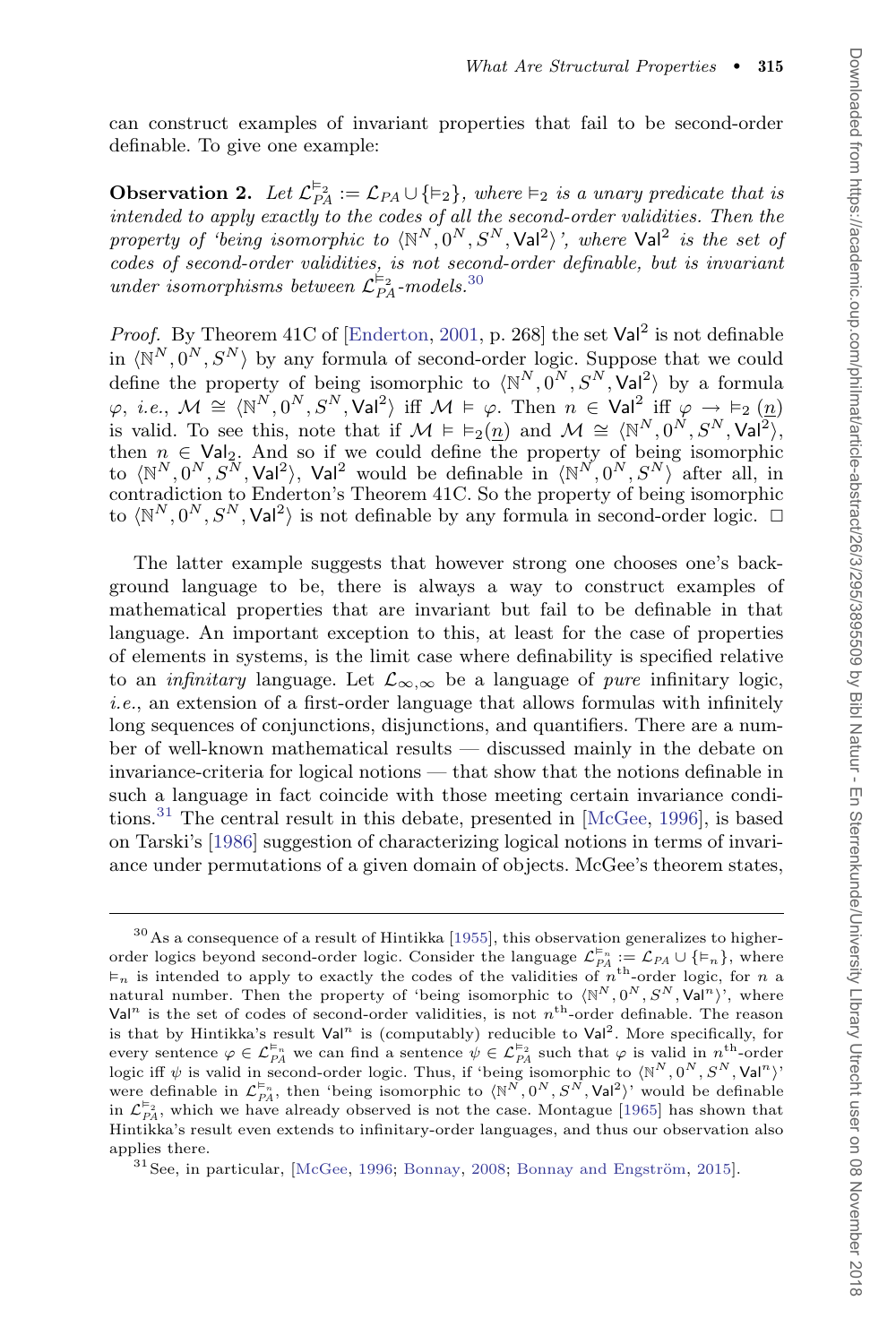roughly, that a logical operation is invariant under all permutations of a given domain if and only it is definable in  $\mathcal{L}_{\infty,\infty}$ . Note that this result is more general than the invariance and definability conditions discussed in the present paper. Invariance in the context of logical operations means invariance under all permutations of a given domain, not invariance under permutations that preserve some additional (mathematical) structure. Similarly, definability means definability in a pure logical language without non-logical constants for McGee. In contrast, our focus in the present context is on mathematical properties that are definable in languages with a non-empty signature.

That said, one can easily present a relativized version of McGee's theorem that connects definability in a mathematical language with invariance under the automorphisms of a given model of that language. Let  $\mathcal{L}_{\infty,\infty,\mathbf{T}}$  be an infinitary language with a signature of mathematical type  $T$  and let  $M$  be an interpretation of it. In order to keep the following discussion simple, we assume here that M is a purely relational system of the form  $\langle D, R_1, \ldots, R_n \rangle$  with  $R_1, \ldots, R_n$ first-order relations (of a given arity) on an infinite domain D.

**Observation 3.** For all systems M of type **T**, the extension of a property P in M is invariant under all automorphisms of M; in symbols,  $P \in Inv(Aut(M)),$ iff the extension of P in M is definable in  $\mathcal{L}_{\infty,\infty,\mathbf{T}}$ .<sup>32</sup>

*Proof.* ( $\Leftarrow$ ) Assume that the extension of P in M is definable by a formula  $\varphi(x) \in \mathcal{L}_{\infty,\infty,\mathbf{T}}$ , *i.e.*,  $\{d \in D \mid \mathsf{P}_{\mathcal{M}}(d)\} = \{d \in D \mid \mathcal{M} \models \varphi(\underline{d})\}$ . Let f be an automorphism of M. By definition, for any  $R^{\mathcal{M}}$  (of arity n) in M, we have:  $(d_1,\ldots,d_n) \in R^{\mathcal{M}} \Leftrightarrow (f(d_1),\ldots,f(d_n)) \in R^{\mathcal{M}}$ . One can show by straightforward induction on the complexity of formulas that  $\mathcal{M} \models \varphi(d)$  iff  $\mathcal{M} \models \varphi(f(d)).$ Hence,  $P_{\mathcal{M}}(d)$  iff  $P_{\mathcal{M}}(f(d))$ , and thus  $P \in Inv(Aut(\mathcal{M}))$ .

(⇒) Let P  $\in Inv(Aut(\mathcal{M}))$ . We construct a sentence  $\varphi \in \mathcal{L}_{\infty,\infty,T}$  that defines it. Take an enumeration  $I \rightarrow D$  of the elements in D, and pick a set of variables V of cardinality |D| enumerated by  $I \to V$ . Let  $J = \{j \in I \mid P(d_j)\}\$ be the set of indices in I that enumerate the members of the extension of P in M. Next, for every n-ary relation  $R^{\mathcal{M}}$  and every  $K \subseteq I$  with  $|K| = n$ , let  $\delta_{K}^{R^{\mathcal{M}}}$  be  $R(x_{k_1},...,x_{k_n})$  if  $(d_{k_1},...,d_{k_n}) \in R^{\mathcal{M}}$  and  $\neg R(x_{k_1},...,x_{k_n})$  if  $(d_{k_1},\ldots,d_{k_n}) \notin R^{\mathcal{M}}$ . Then the description  $\Delta_{R^{\mathcal{M}}}$  of  $R^{\mathcal{M}}$  in  $\mathcal{L}_{\infty,\infty,\mathbf{T}}$  is the conjunction:

$$
\Delta_{R^{\mathcal{M}}} = \bigwedge_{K \subseteq I} \delta_{K}^{R^{\mathcal{M}}}.
$$

Now, we can let  $\varphi$  be:

$$
(\exists x_i)_{i \in I} (\bigwedge_{i,j \in I, i \neq j} (x_i \neq x_j) \wedge \forall y \bigvee_{i \in I} (y = x_i) \wedge \bigwedge_{R \in \mathcal{R}} \Delta_{R^{\mathcal{M}}} \wedge \bigvee_{j \in J} x = x_j).
$$

<sup>&</sup>lt;sup>32</sup>A v[ersion of this result with second-order relations is presented in \[](#page-26-0)Bonnay and Engström, [2015](#page-26-0)]. Our proof of this result (for first-order relations) is based on the proof in [\[Rogers,](#page-27-0) [1967\]](#page-27-0).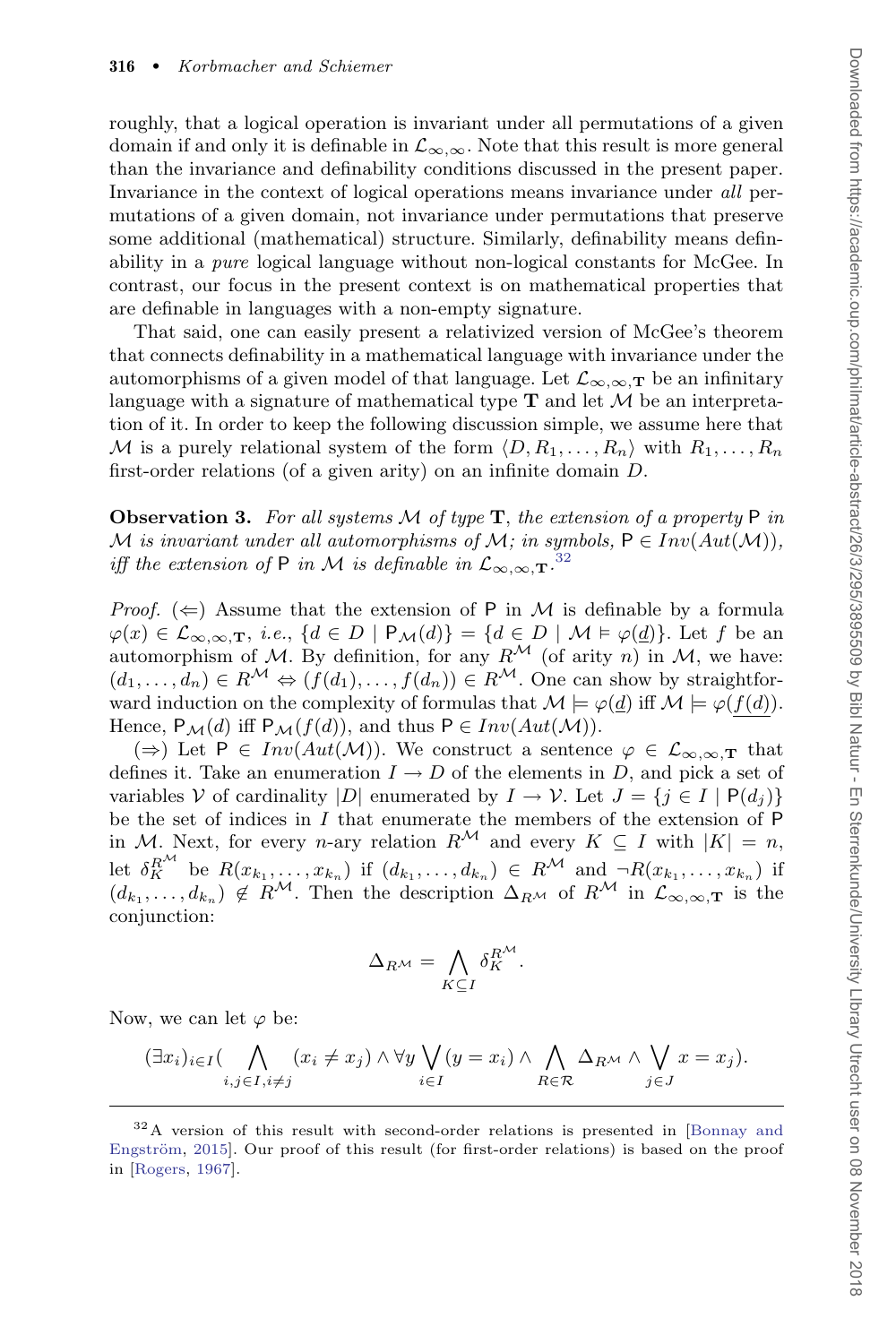It remains to show that  $\varphi$  defines the extension of P in M, *i.e.*, P(d) iff  $\mathcal{M} \models \varphi(d)$ :

From left to right, let d be in the extension of P in M. Then  $d = d_i$ , for some  $j \in J$ . Now consider any assignment  $\sigma$  in M. Then simply pick some assignment  $\sigma'$ , such that  $\sigma'(x_i) = d_i$ , which will be a V-variant of  $\sigma$ . Then the formula:

$$
\bigwedge_{i,j\in I, i\neq j} (x_i \neq x_j) \land \forall y \bigvee_{i\in I} (y = x_i) \land \bigwedge_{R\in \mathcal{R}} \Delta_{R^{\mathcal{M}}} \land \bigvee_{j\in J} \underline{d} = x_j \qquad (*)
$$

is clearly satisfied relative to  $\sigma'$ . Hence  $\varphi$  is satisfied relative to  $\sigma$ , which is what we needed to show.

From right to left, let  $\sigma$  be an assignment such that  $\varphi(d)$  is satisfied in M relative to  $\sigma$ . Hence there is a V-variant  $\sigma'$  of  $\sigma$ , such that  $(*)$  is satisfied relative to  $\sigma'$ . Now consider the values  $\sigma'(x_i) \in D$  of the variables  $x_i \in V$  for  $i \in I$ . Since  $\sigma'$  satisfies the first and second conjuncts of  $(*)$ , we know that  $D = \{\sigma'(x_i) \mid i \in I\}$ . Thus, we can find a permutation  $f: D \to D$  such that  $f(\sigma'(\hat{x}_i)) = d_i$  for  $i \in I$ . Now note that since  $\sigma'$  satisfies the third conjunct of (\*),  $f \circ \sigma'$  is an automorphism of M (simply inspect the definition of  $\delta_K^{R^{\mathcal{M}}}$ ). Finally, since  $\sigma'$  satisfies the fourth conjunct of  $(\cdot)$ , we know that  $d = \sigma'(x_j)$ for some  $j \in J$ . Then for this  $j \in J$   $f(\sigma'(x_j)) = d$  is in the extension of P in  $\mathcal{M}$ . But since  $f \circ \sigma'$  is an automorphism and P is invariant under automorphisms by assumption, this means that d is in the extension of  $P$  in  $M$ , which is what we needed to show.  $\Box$ 

This result shows that if a sufficiently strong infinitary language is adopted, invariant properties always turn out to be definable. Notice, however, that the invariance condition used here, namely invariance under automorphisms of a given system, has been rejected by us as a proper way to explicate the notion of structural properties. Thus, as it stands, Observation 3 is not directly relevant to our present investigation.

Nevertheless, there exists an interesting generalization of McGee's theorem that turns out to be applicable to the present discussion. The so-called Tarski-Sher thesis, also formulated in the debate on the nature of logical constants, states that an operation is logical if and only if it is invariant under bijections across domains. Thus, in contrast to Tarski's original thesis, logicality is defined here not in terms of invariance relative to a given domain, but in terms of invariance across domains. Given this approach, McGee [\[1996](#page-27-0)] has formulated an interesting corollary of his result about logical notions (understood now as operations across domains) that are invariant under bijections. The theorem states that an operation P is invariant under all bijections between domains iff for each cardinal  $\kappa \neq 0$  there is a formula  $\varphi_{\kappa} \in \mathcal{L}_{\infty,\infty}$  which describes the action of P on domains of cardinality  $\kappa$ .

Applied to the present discussion of mathematical properties, this result can be easily transformed into the following relativized result. Let P be a property of elements in systems of mathematical type **T** and let language  $\mathcal{L}_{\infty,\infty,\mathbf{T}}$  be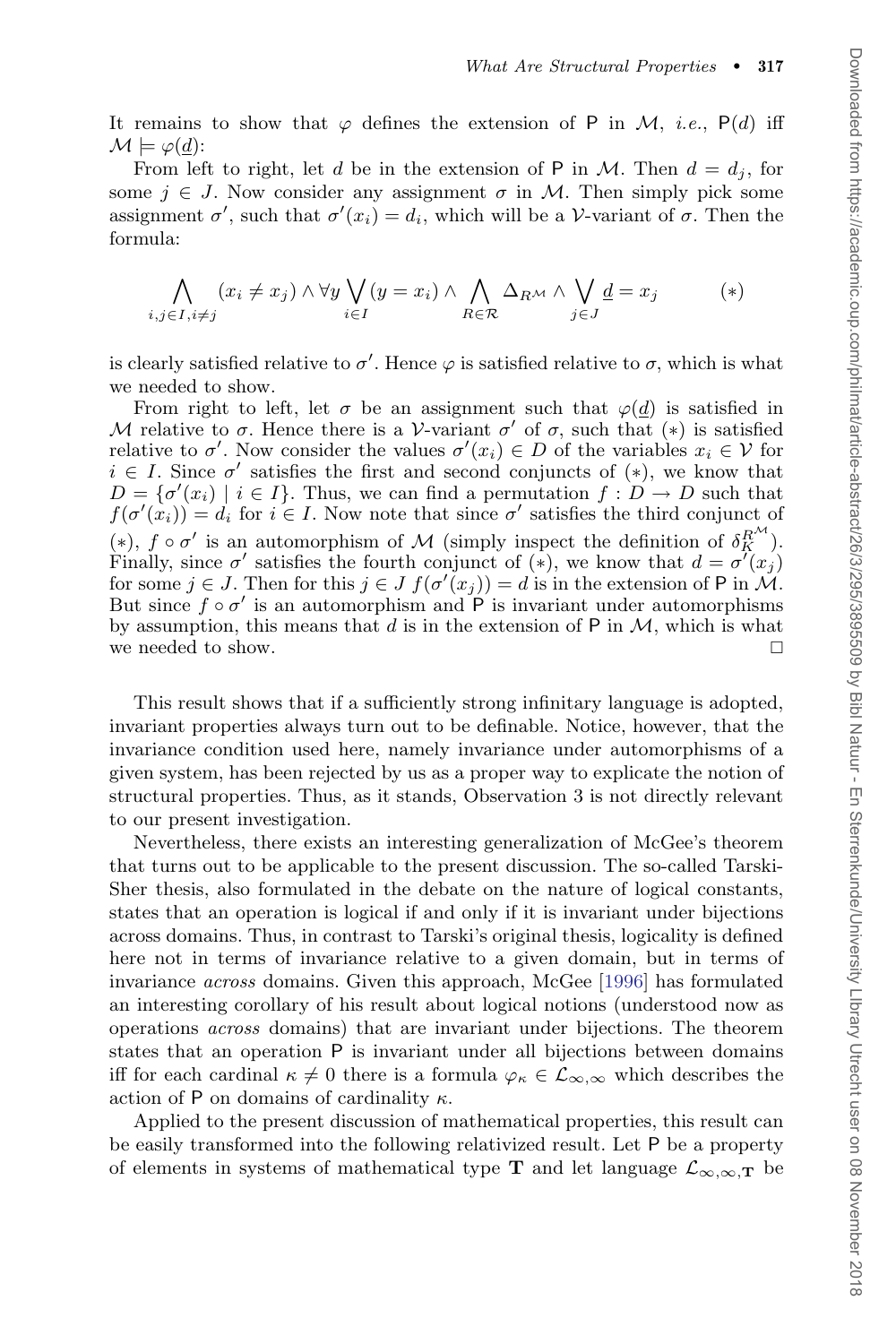specified as above. Let us say that the extension of P is invariant under isomorphisms of **T**-systems iff for all **T**-systems  $S, T$ , all isomorphisms  $\lambda : S \to T$ , and all elements  $d \in D^S$ ,  $P_S(d) \Rightarrow P_{\mathcal{T}}(\lambda(d))$ . We can then show the following:

**Observation 4.** The extension of P is invariant under isomorphisms of **T**systems iff for each equivalence class  $\kappa = [\mathcal{M}]_{\simeq}$  of isomorphic **T**-systems there is a formula  $\varphi_{\kappa} \in \mathcal{L}_{\infty,\infty,\mathbf{T}}$  which defines the extensions of P in all systems  $\mathcal{M} \in \kappa$ .

*Proof.*  $(\Leftarrow)$  Assume that the extension of P is definable in all systems in all  $\kappa = [\mathcal{M}]_{\simeq}$  by formula  $\varphi_{\kappa}(x)$ . Let  $\mathcal{S}, \mathcal{T}$  be two **T**-systems. If they are not isomorphic, then the claim trivially holds; so assume without loss of generality that  $S \simeq T$  and  $\lambda : S \to T$  is an isomorphism between the two. Since the two systems are isomorphic, we know that  $[\mathcal{S}]_{\simeq} = [T]_{\simeq}$ , and so the extension of P in both systems is defined by the same formula  $\varphi_{\vert \mathcal{S} \vert_{\infty}}$ . It then follows by a simple inductive argument on the complexity of  $\varphi_{\lbrack \mathcal{S}\rbrack_{\simeq}}$  that for all  $d\in D^{\mathcal{S}},$  $P_{\mathcal{S}}(d) \Rightarrow P_{\mathcal{T}}(\lambda(d)),$  since  $\{d \in D^{\mathcal{S}} \mid P_{\mathcal{S}}(d)\} = \{d \in D^{\mathcal{S}} \mid \mathcal{S} \models \varphi_{[\mathcal{S}]_{\simeq}}(d)\}\$ and  $\{d \in D^{\mathcal{T}} \mid \mathsf{P}_{\mathcal{T}}(d)\} = \{x \in D^{\mathcal{T}} \mid \mathcal{T} \models \varphi_{[\mathcal{S}]_{\simeq}}(d)\}\$  by assumption.

 $(\Rightarrow)$  Assume that the extension of P is invariant under isomorphisms of **T**systems and let  $\kappa = [\mathcal{M}]_{\simeq}$  be some equivalence class of isomorphic **T**-systems. Consider the formula

$$
(\exists x_i)_{i \in I} (\bigwedge_{i,j \in I, i \neq j} (x_i \neq x_j) \land \forall y \bigvee_{i \in I} (y = x_i) \land \bigwedge_{R \in \mathcal{R}} \Delta_{R^{\mathcal{M}}} \land \bigvee_{j \in J} x = x_j)
$$

from the proof of Observation 3 now defined for the representative M of  $\kappa$ . We can take this formula to be  $\varphi_{\kappa}$ . To establish this, we need to show that in all  $\mathcal{N} \in \kappa$ ,  $P_{\mathcal{N}}(d)$  iff  $\mathcal{N} \models \varphi_{\kappa}(d)$ . The proof of this fact goes along the same lines as the proof of Observation 3.

For the left-to-right direction, assume that  $P_N(d)$  and let  $\lambda : \mathcal{N} \to \mathcal{M}$  be an isomorphism. Since P is invariant under isomorphisms of **T**-systems, this means that  $P_{\mathcal{M}}(\lambda(d))$  and thus  $\lambda(d) = d_i$  for some  $j \in J$ . By the same argument as in the proof of Observation 3, we get that  $\mathcal{M} \models \varphi_{\kappa}(\lambda(d))$ . But since  $\lambda$  is an isomorphism, it follows by the isomorphism lemma of model theory that  $\mathcal{N} \models \varphi_{\kappa}(\underline{d})$ , as desired.

For the right-to-left direction, assume that  $\mathcal{N} \models \varphi_{\kappa}(\underline{d})$ . Hence, again by the isomorphism lemma, we get that  $\mathcal{M} \models \varphi_{\kappa}(\lambda(d))$  and by the same argument as in the proof of Observation 3 that  $P_{\mathcal{M}}(\lambda(d))$ . But since P is assumed to be invariant under isomorphisms of **T**-systems, we get that  $P_N(d)$  as desired.  $\Box$ 

This adaptation of McGee's second theorem shows that the local extension of a property is always definable if the property is invariant under isomorphisms. More generally, these results indicate that the invariance-based and definabilitybased explications of structural properties tend to converge if one increases the logical strength of the language in use. Moreover, they determine the same class of properties of a given mathematical type if we choose an infinitary language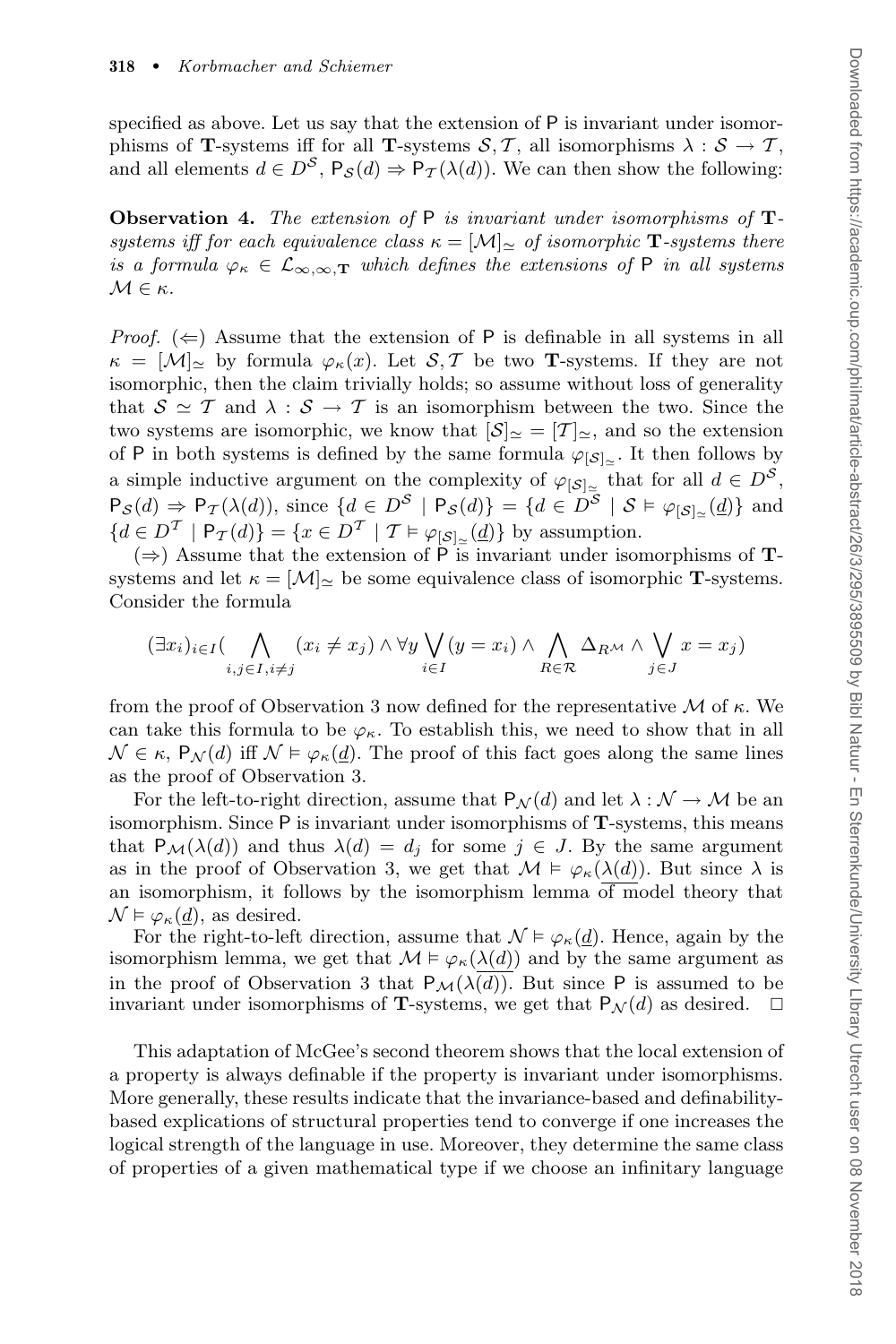as our mathematical language. Leaving aside such limit cases, however, the examples presented above show that the equivalence claims  $(\alpha)$  and  $(\alpha^*)$  are not generally true. In particular, it is not the case that all invariant properties of mathematical objects are also definable in the languages in which these objects are usually described. It follows that the two explications suggested here do not determine the same pre-theoretical notion of structural properties. Where does this leave us in our philosophical assessment of the paper's main question?

More generally, two different philosophical morals can be drawn from the above observations. The first one is to uphold the view that there exists a unique pre-theoretical notion of structural properties that can be captured formally by one of the two accounts presented above. What needs to be considered then is which one of the two explications is more adequate or, in Carnap's terminology, which one bears more similarity to the pre-theoretic explicandum. The problem this approach faces is that neither of the two explications fully captures our informal understanding of the notion. Specifically, the invariance account tends to overgenerate, that is, it carves out more properties as structural than we would do so intuitively. In contrast, the definability account (specified relative to a particular language) tends to undergenerate: It fails to specify properties as structural that we would intuitively characterize in this way. Starting with the first problem, we can consider two types of properties that qualify as structural according to the invariance-based definition, but that do not plausibly qualify as structural pre-theoretically. We will dub them *propositional* and *parasitic* properties. Roughly, a *propositional* property is a property such that there is a proposition that, for everything, having the property is equivalent to the proposition's being true, i.e.,  $Prop(P)$ iff  $\exists p \forall x (P(x) \leftrightarrow p)$ .

Propositional properties are problematic for the invariance-based explication. Since for every proposition p it is a logical truth that  $p \to p$ , it follows immediately that if P is a propositional property, then P is invariant under every equivalence relation, i.e., about every subject matter. Hence, in particular, any propositional property counts as structural under Explication 1. But it clearly seems unnatural to take all such properties as structural given that they express no information about the structural composition of particular objects or their relations to other objects in a system. To illustrate this point, consider the propositional property of groups such that a group of order two exists. By the previous reasoning this property is a structural property of groups. But pre-theoretically we should only say of groups of order two that they have the property of being such that a group of order two exists in virtue of their internal structure and not the structure of something else. Hence the problem.

In turn, we call a property 'parasitic' if its formulation is based on the isomorphism relation for a given mathematical type **T**. It turns out that no matter how we define  $\textsf{Iso}_{\textbf{T}}(x, y)$ , the property  $\lambda x(\exists y \neg \textsf{Iso}_{\textbf{T}}(x, y))$  is always trivially invariant under the isomorphisms in **T**. However, pre-theoretically  $\lambda x(\exists y \neg \text{Iso}_{\text{T}}(x, y))$ should not count as a structural property of the **T**s as it says that there is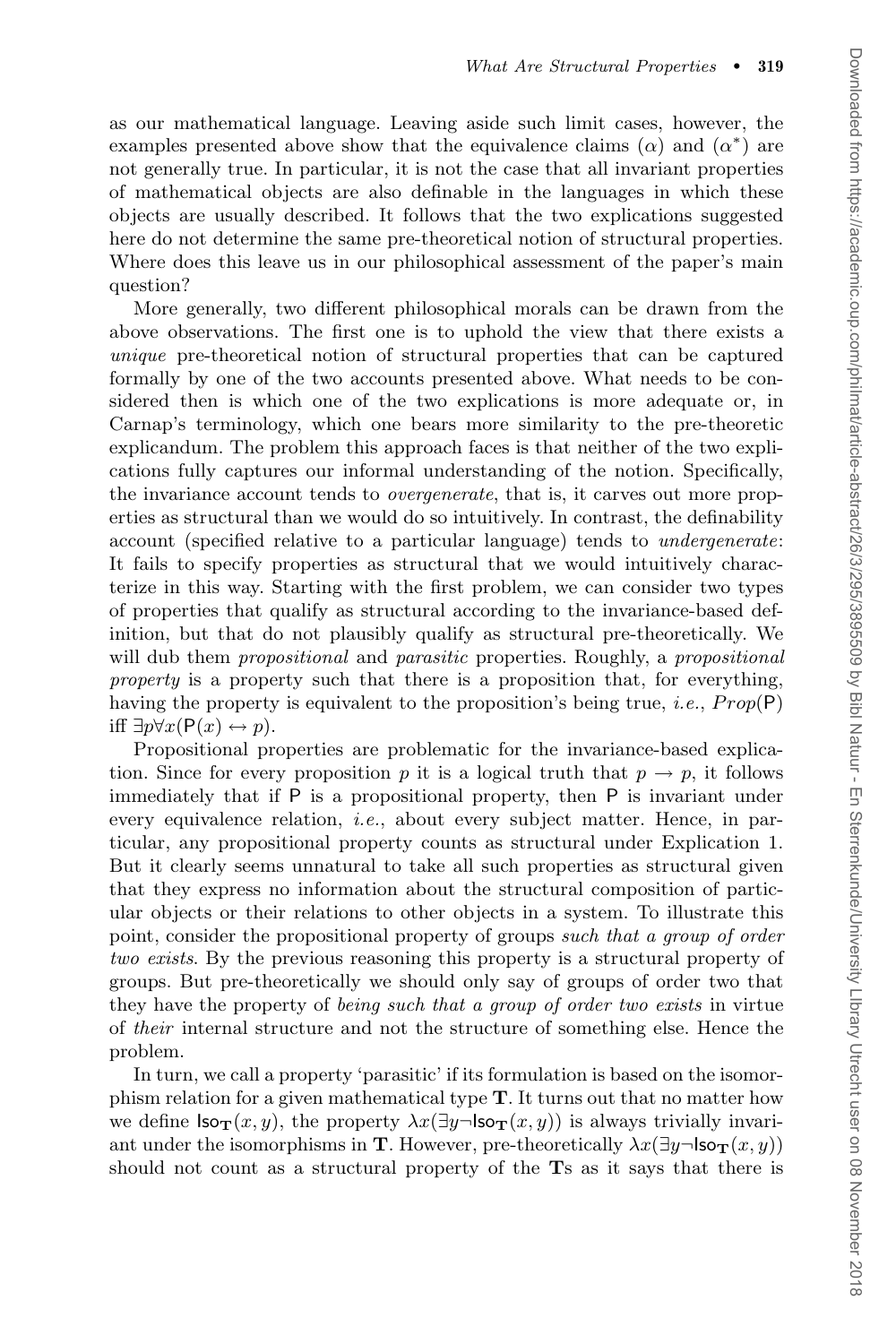something with a different structure and a system has that property not in virtue of its own intrinsic structure but in virtue of this external fact. Parasitic and propositional properties of this sort can be viewed as philosophical counterexamples against the view that the invariance-based explications fully capture our pre-theoretical understanding of structural properties. What is typical of these counterexamples is that the properties are invariant, however, not in virtue of the internal structural composition of the systems they hold of. The properties in question have as their extension either the full type **T** or the empty set  $\emptyset$ . Thus, statements referring to them are non-informative about the structure of the objects in question.

Turning to the undergeneration problem, it was already shown above that the definability account fails to provide an intuitively satisfying demarcation between structural and nonstructural properties. This has to do with the fact that the specification of structural properties based on Explications 3 and 4 is strongly dependent on the choice of a particular logical background language. In particular, a property may fail to be structural according to the definability approach purely because of the limitations of the logical resources of the formal language in use. Depending on the expressive strength of a particular language, some intuitively structural properties can turn out to be indefinable: 'being isomorphic to  $N = \langle \mathbb{N}^N, 0^N, S^N \rangle$  was a case in point here for first-order languages of arithmetic. This language relativity makes it difficult to consider Explications 3 and 4 as the most adequate ways to formalize structural properties in mathematics.<sup>33</sup>

The alternative and in our view more promising approach is to take a Carnapian or tolerant view on this matter. This is to embrace the fact that there are different ways to formalize our informal understanding of the notion. In contrast to the above view, the invariance and the definability accounts should thus be seen as two equally legitimate ways to make precise what we mean by structural properties of mathematical objects in informal discourse. Moreover, there are, as we saw, different accounts of definable properties corresponding to the spectrum of possible logical background languages. The choice of one formalization over the other should thus be based on purely practical considerations in a particular theoretical context and not on a general ideal of correctness or truth. For instance, for certain mathematical or foundational questions, the invariance-based approach seems preferable because it provides us with a very comprehensive account of structural properties. In other contexts, the definability-based approach might seem more useful, in particular in cases where one is looking for a more tractable or constructive criterion for structurality in mathematics.

<sup>33</sup>A related form of language relativity has been discussed in debates on mathematical structuralism. See, in particular, [Resnik](#page-27-0) [\[1997](#page-27-0)] on this point. He describes in detail the 'structural relativity' underlying his non-eliminative theory of patterns or structures there. This is the fact that 'the structures we can discern and describe are a function of the background devices we have available for depicting structures' [\[1997](#page-27-0), p. 250].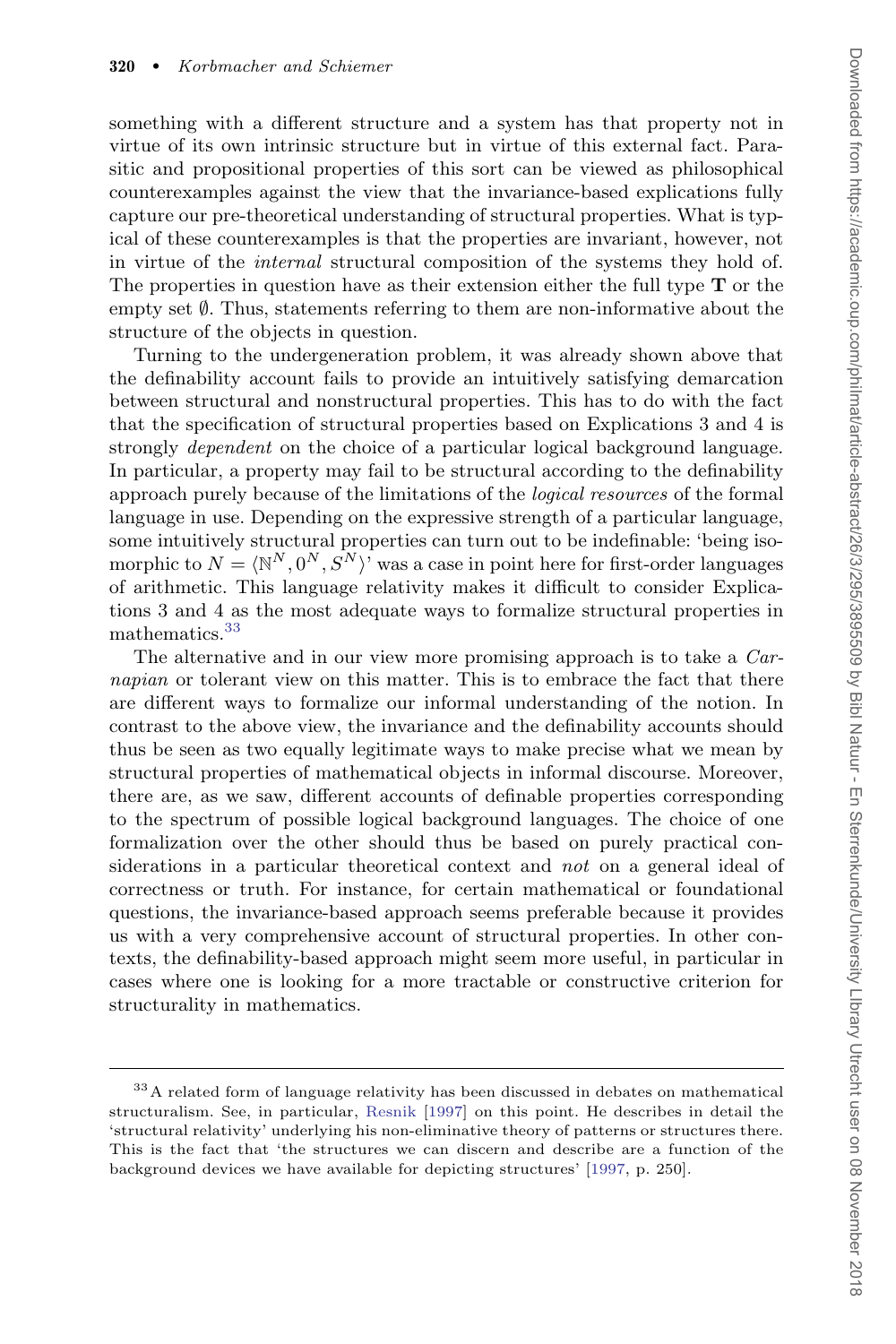# **6. CONCLUSION**

<span id="page-26-0"></span>The paper presented several explications of the notion of structural properties of mathematical systems as well as of the elements of such systems. According to the invariance-based approach, properties are structural if they remain invariant under all isomorphic transformations. According to the definabilitybased approach, structural properties are those definable in the language of a given mathematical theory. It was shown that the two ways of explicating structural properties usually do not determine the same pre-theoretical notion.

In what sense are the results given here relevant for present discussions in philosophy of mathematics and for mathematical structuralism in particular? As mentioned in the introduction, the aim in the paper was not to argue for a particular version of mathematical structuralism (such as 'ante rem' or 'universal' structuralism). Rather, it was to give a general logical analysis of the notion of structural properties that allows one to see how the notion could be understood (in a precise sense) in different philosophical debates. Such debates concern, for instance, the ontological dependence between places and pure structures in which they occur [\[Linnebo](#page-27-0), [2008](#page-27-0)], the identity of structurally indiscernible places [\[Leitgeb and Ladyman,](#page-27-0) [2008](#page-27-0); Keränen, [2001;](#page-27-0) [Shapiro](#page-27-0), [2008\]](#page-27-0) in non-eliminative structuralism, or the formulation of consistent 'structural' abstraction principles [\[Linnebo and Pettigrew,](#page-27-0) [2014](#page-27-0)]. In each of these specialized discussions, structural properties play a central role. We hope that the present attempt to precisify the notion in terms of invariance and definability conditions will be useful for future work on these topics.

## **FUNDING**

This project has received funding from the Alexander von Humboldt Foundation and the European Research Council (ERC) under the European Union's Horizon 2020 research and innovation programme [715222].

#### **REFERENCES**

- Awodey, S. [1996]: 'Structure in mathematics and logic: A categorical perspective', Philosophia Mathematica (3) **4**, 209–237.
	- [2004]: 'An answer to G. Hellman's question "Does category theory provide a framework for mathematical structuralism?"', Philosophia Mathematica (3) **12**, 54–64.
	- [2014]: 'Structuralism, invariance, and univalence', Philosophia Mathematica (3) **22**, 1–11.
- Bealer, G. [1982]: Quality and Concept. Oxford University Press.
- Benacerraf, P. [1965]: 'What numbers could not be', Philosophical Review **74**, 47–73.
- Bonnay, D. [2008]: 'Logicality and invariance', The Bulletin of Symbolic Logic **14**, 29–68.
- Bonnay, D., and F. Engström [2015]: 'Invariance and definability, with and without equality', unpublished manuscript.
- Carnap, R. [1928]: Der Logische Aufbau der Welt. Berlin: Weltkreis.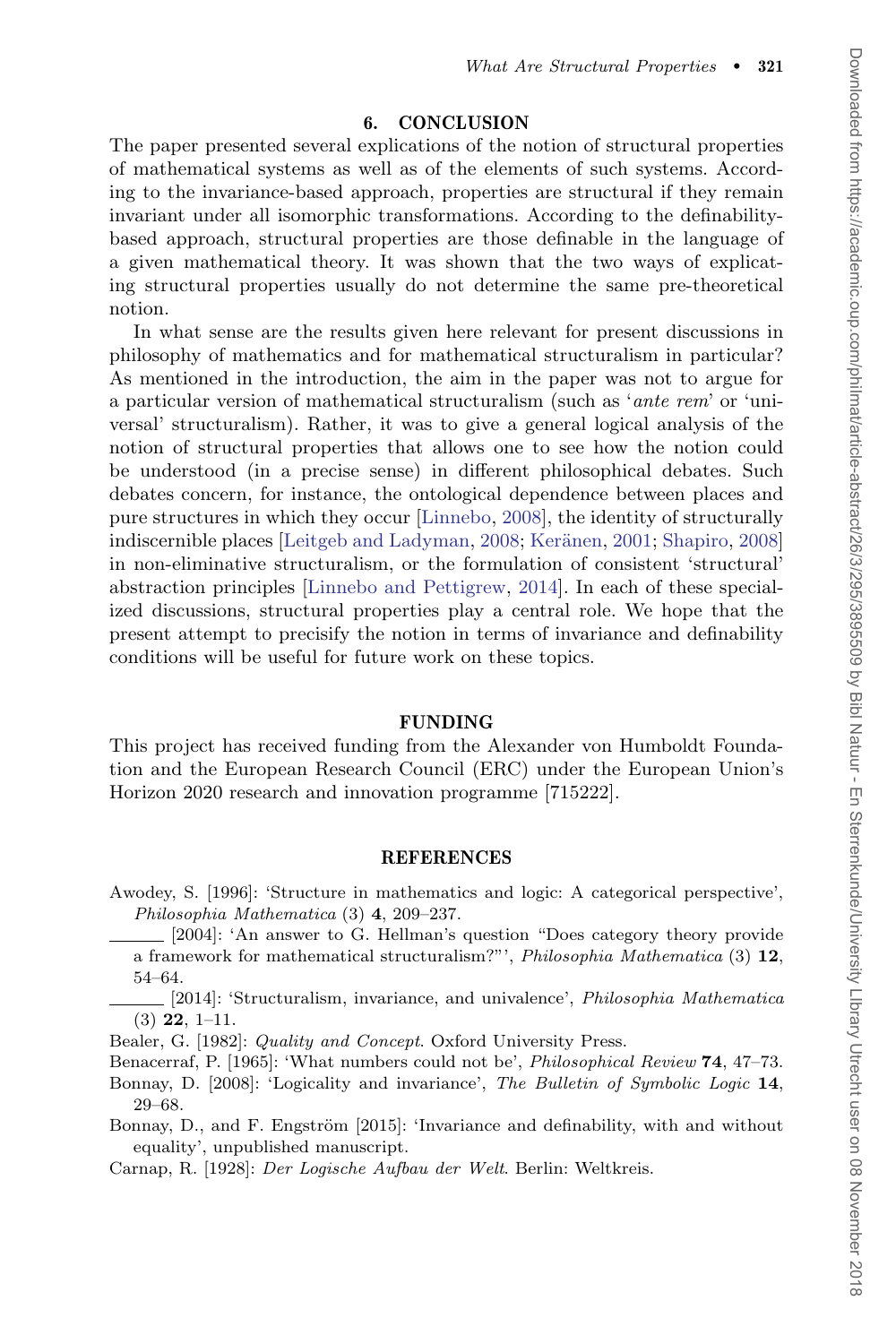<span id="page-27-0"></span>[2000]: Untersuchungen zur allgemeinen Axiomatik. Darmstadt: Wissenschaftliche Buchgesellschaft.

- Enderton, H.B. [2001]: A Mathematical Introduction to Logic. 2nd ed. San Diego, California: Harcourt Academic Press.
- Etchemendy, J. [1990]: The Concept of Logical Consequence. Harvard University Press.
- Hellmann, G. [2003]: 'Does category theory provide a framework for mathematical structuralism?', Philosophia Mathematica (3) **11**, 129–157.
- Hintikka, J. [1955]: 'Reductions in the theory of types', Acta Philosofica Fennica **8**, 57–115.
- Hodges, W. [1997]: A Shorter Model Theory. Cambridge University Press.
- Jech, T. [2002]: Set Theory. Springer Monographs in Mathematics. 3rd ed. Springer. Keränen, J. [2001]: 'The identity problem for realist structuralism', Philosophia
- Mathematica (3) **9**, 308–330.
- Ketland, J. [2006]: 'Structuralism and the identity of indiscernibles', Analysis **66**, 303–315.
- King, J. [2007]: The Nature and Structure of Content. Oxford University Press.
- Landry, E., and J.-P. Marquis [2005]: 'Categories in context: Historical, foundational, and philosophical', Philosophia Mathematica (3) **13**, 1–43.
- Leitgeb, H., and J. Ladyman [2008]: 'Criteria of identity and structuralist ontology', Philosophia Mathematica (3) **16**, 388–396.
- Lewis, D. [1986]: On the Plurality of Worlds. Oxford: Blackwell.
- Linnebo, Ø. [2008]: 'Structuralism and the notion of dependence', Philosophical Quarterly **58**, 59–79.
- Linnebo, Ø., and R. Pettigrew [2014]: 'Two types of abstraction for structuralism', Philosophical Quarterly **64**, 267–283.
- Marker, D. [2000]: Model Theory: An Introduction. Springer.
- McGee, V. [1996]: 'Logical operations', Journal of Philosophical Logic **25**, 567–580.
- Menzel, C. [1993]: 'The proper treatment of predication in fine-grained intensional logic', Philosophical Perspectives **7**, 61–87.
- Montague, R. [1965]: 'Reductions of higher-order logic', in J.W. Addison, L. Henkin, and A. Tarski, eds, The Theory of Models, pp. 251–264. Amsterdam: North-Holland.
- Oliver, A. [1996]: 'The metaphysics of properties', Mind **105**, 1–80.
- Parsons, C. [1990]: 'The structuralist view of mathematical objects', Synthese **84**, 303–346.
- Resnik, M. [1996]: 'Structural relativity', Philosophia Mathematica (3) **3**, 83–99.

 $\Box$  [1997]: *Mathematics as a Science of Patterns.* Oxford: Clarendon Press.

- Rogers, H. [1967]: 'Some problems of definability in recursive function theory', in J. Crossley, ed., Sets, Models, and Recursion Theory, pp. 183–201. Amsterdam: North-Holland.
- Russell, B. [1927]: The Analysis of Matter. New York: Dover.
- Shapiro, S. [1991]: Foundations without Foundationalism: A Case for Second-Order Logic. Oxford University Press.
	- $[1997]$ : Philosophy of Mathematics: Structure and Ontology. Oxford University Press.
	- $\sim$  [2006]: 'Structure and identity', in F. MacBride, ed., *Identity and Modality*, pp. 109–145. Oxford University Press.
		- $\lfloor 2008 \rfloor$ : 'Identity, indiscernibility, and *ante rem* structuralism: The tale of i and −i', Philosophia Mathematica (3) **16**, 285–309.